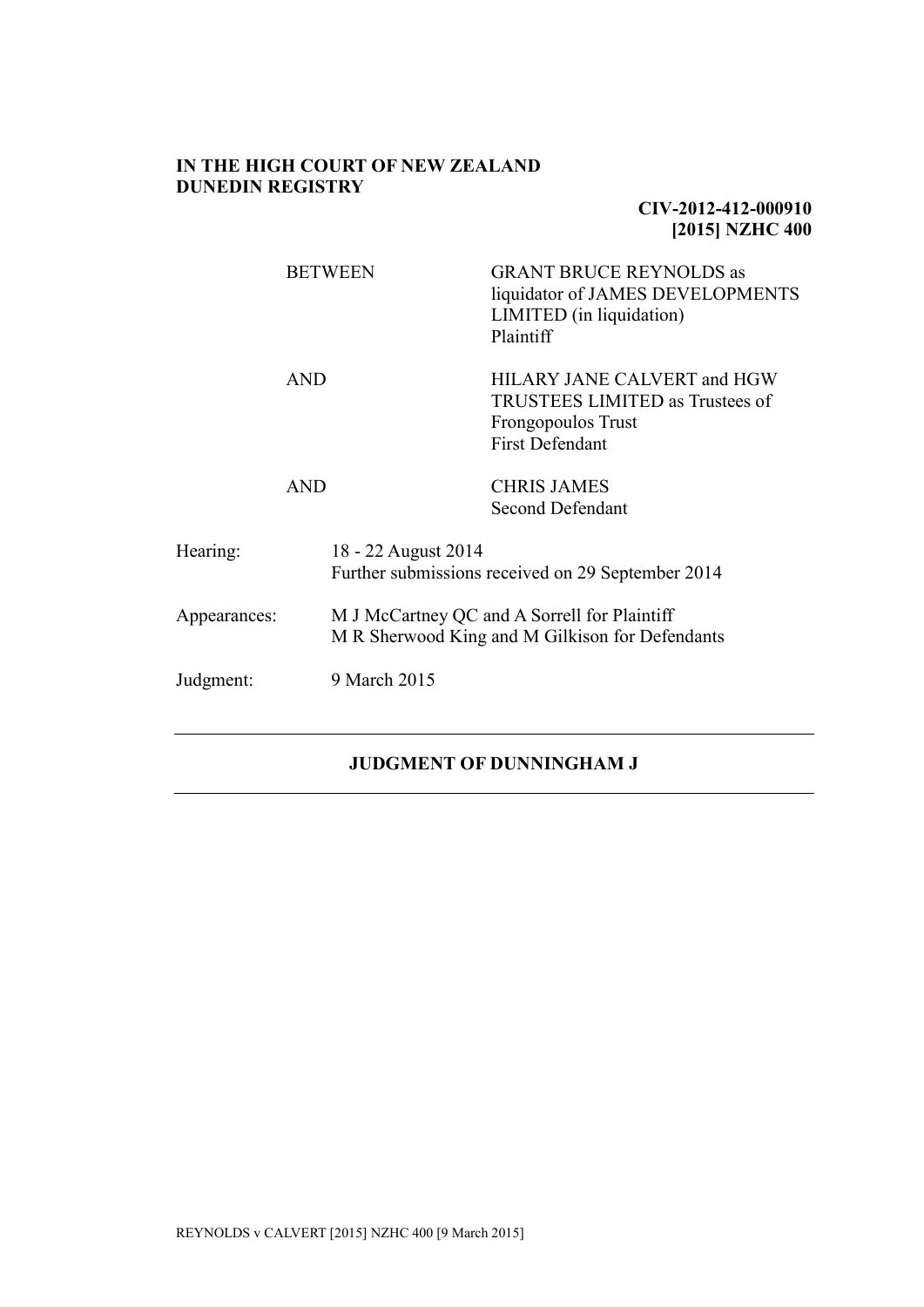# **Contents**

| What happened when JDL went into liquidation?                                         | $[30]$ |
|---------------------------------------------------------------------------------------|--------|
|                                                                                       |        |
|                                                                                       |        |
| Was there an advance from JDL to the Trust?                                           | $[51]$ |
| When was the advance made?                                                            | $[52]$ |
| What was the nature of the advance?                                                   | $[58]$ |
| Was there acknowledgment of the debt by the Trust to extend the limitation<br>period? | [67]   |
| Was there concealment of the cause of action?                                         | $[77]$ |
| When was the fraud reasonably discoverable?                                           | $[87]$ |
| Conclusion                                                                            | [97]   |
| Did the advance create a constructive or resulting trust in the Jacks Point           |        |
| Does a claim for compensation arise under the Property Law Act 2007?  [101]           |        |
|                                                                                       |        |
| Has there been knowing and dishonest assistance of the breach of fiduciary            |        |
| Have there been breaches of the Companies Act 1993 by the first                       |        |
|                                                                                       |        |
| No loss established.                                                                  |        |
|                                                                                       |        |
|                                                                                       |        |
|                                                                                       |        |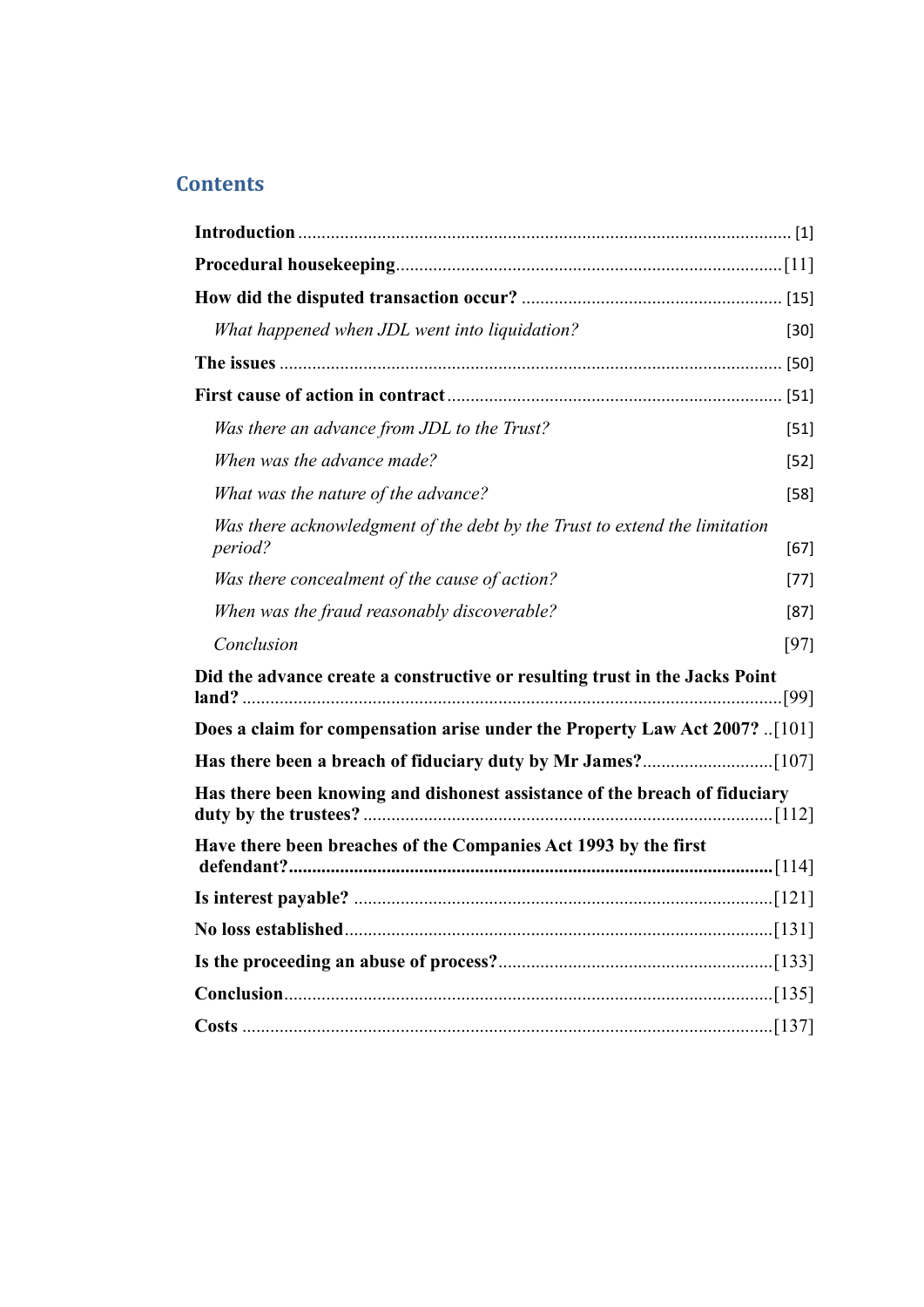#### <span id="page-2-0"></span>**Introduction**

[1] Mr Chris James is a successful businessman with interests in property in Dunedin and Central Otago. In early 2006, the Frongopoulos Trust (Trust) was settled by Mr James for the benefit of his family. Soon after, the Trust acquired land at Jacks Point in Queenstown on which it constructed a substantial family home.

[2] Professional trustees with accounting and legal expertise were appointed as trustees of the Trust. The first defendants are the current trustees.

[3] One of Mr James' companies, James Developments Limited (JDL), advanced \$740,000 to the Trust to assist it with purchase of the Jacks Point land. That advance was recorded as an asset in JDL's accounts.

[4] On 8 April 2009, summary judgment was entered against JDL for a sum exceeding \$4 million. JDL appealed the judgment but the shareholders also resolved to place JDL into liquidation.

[5] Shortly before liquidation, Mr James, as director of JDL, resolved to amend the company records to "correctly record the \$740,000 withdrawal" as "repayment" of earlier advances from him and another of his companies. The Trust's accounts were also amended so that the \$740,000 became part of the debt owed to Mr James, and the liability to JDL was removed.

[6] When the plaintiff was appointed as liquidator, he made enquiries which eventually revealed the history of the \$740,000 asset, despite the "correction" of the company's and the Trust's accounts. He took the view the "correction" was no more than a device to remove this asset from the company and this litigation was commenced to recover that sum as a debt due to the company for the benefit of the creditors.

[7] The defendants now admit the sum of \$740,000 was owed to JDL, and the recoding of it from an advance to a repayment was incorrect. Their defence is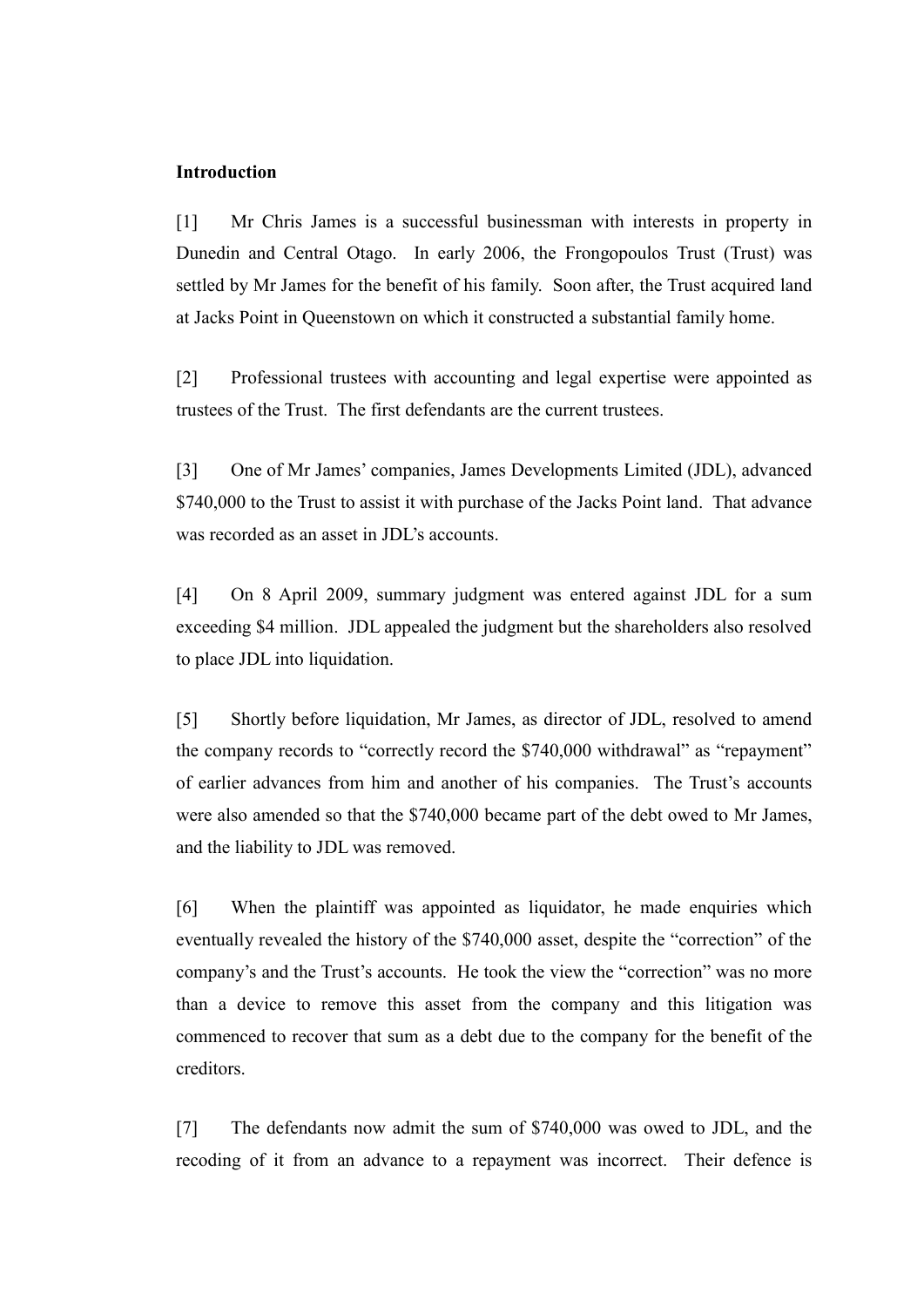simply that recovery is now statute barred, and none of the circumstances which may extend the statutory time limits apply.

- [8] The liquidator also pursues the following additional causes of action:
	- (a) the Jacks Point land is held by trustees on a resulting/constructive Trust as the funds were advanced to the Trust for the purpose of purchasing the property so no limitation period applies to it;
	- (b) relief from prejudicial dispositions pursuant to part 6, subpart 6 of the Property Law Act 2007;
	- (c) breach of fiduciary duty by Mr James as director of JDL;
	- (d) dishonest participation in the breach of fiduciary duty referred to above, by the trustees of the Trust; and
	- (e) breaches of the Companies Act 1993 by Mr James, with relief sought under s 301 of that Act.

[9] The defendants deny all causes of action. In addition to the limitation defence they argue:

- (a) they have a defence to the plaintiff's claim for interest on the sum advanced because the non charging of interest was approved; and
- (b) the plaintiff is acting without the authority of the creditors of JDL.
- [10] The key issues for me to determine are:
	- (a) whether the \$740,000 is recoverable by the liquidator from the first or second defendants, either because the claim for repayment is not statute barred, or because he can succeed on one or more of the other causes of action pleaded; and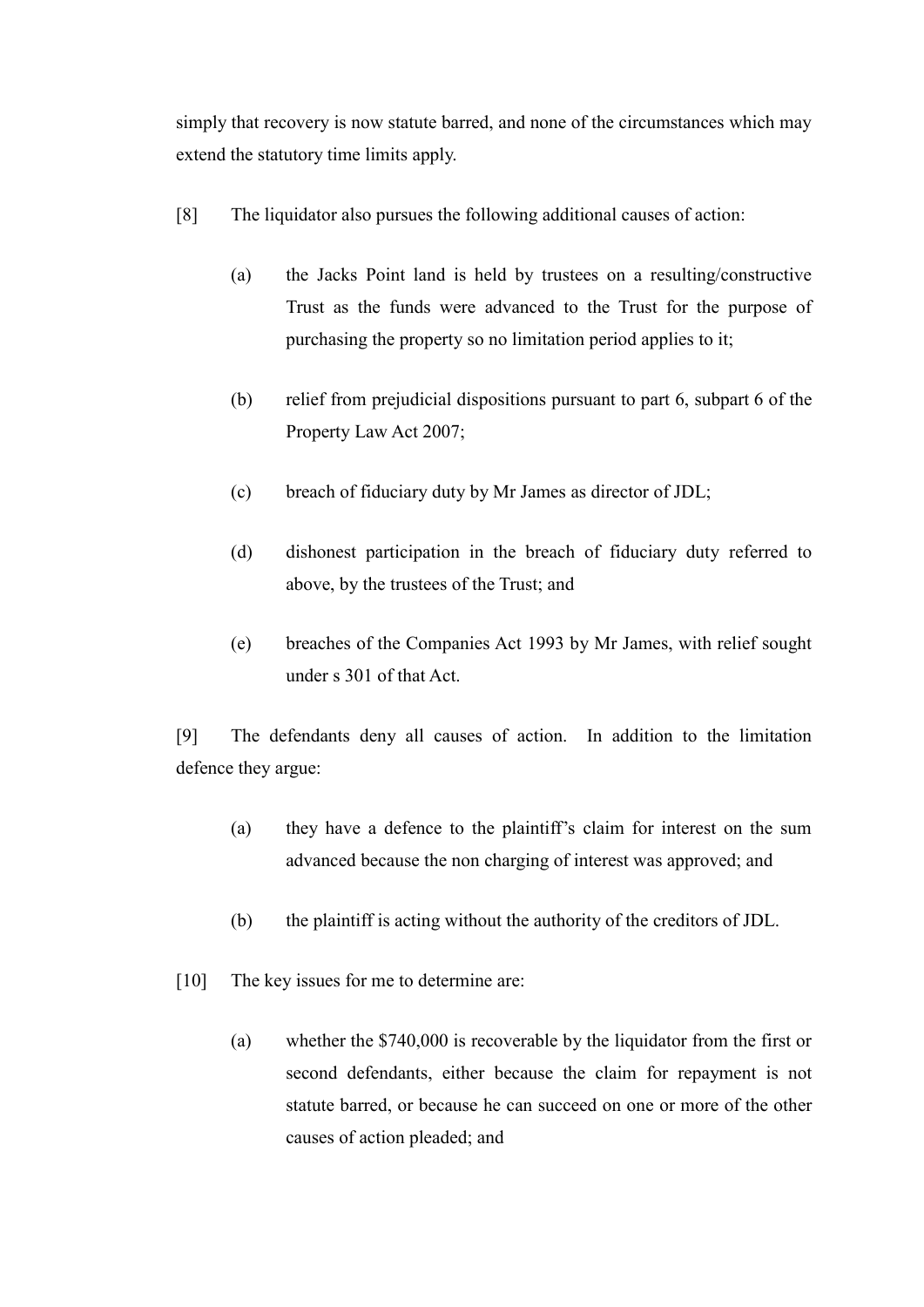(b) whether any interest is recoverable on that sum.

### <span id="page-4-0"></span>**Procedural housekeeping**

[11] Shortly before trial, the plaintiff sought leave to file, outside the close of pleadings date, a further amended statement of claim. It was initially foreshadowed that two minor changes would be made. However, what was filed contained six changes to the statement of claim which, the defendants submitted were "aimed at plugging holes in the plaintiff's case which Ms McCartney has already had five attempts at pleading since November 2012". The plaintiff's response was that the latest amendments were simply responding to further material filed by the defendant, and caused no prejudice or unfairness to the defendants.

[12] Rule 7.7 of the High Court Rules provides that an amended pleading may not be filed after the close of pleadings without leave of a Judge. In exercising that discretion, I am, of course, balancing the importance of ensuring that the "real controversy goes to trial so as to secure the just determination of the proceeding" <sup>1</sup> against any prejudice or injustice that arises to the defendants from the amendment. In determining whether there is prejudice or injustice to the defendants, I should have regard to the magnitude of the amendment, the explanation for the delay and the merits of the amended pleading.<sup>2</sup> Logically, of course, the more significant the amendments are to the party seeking leave, the more likely it is that the other party is prejudiced.

[13] Looking at the amendments, they are not amendments of significant consequence or prejudice to the defendants. They simply further particularise the factual background to the allegations in the statement of claim, or reword the claim to better reflect the relevant statutory provision or legal test. I was satisfied they did not introduce new concepts or allegations which the defendants were not already alive to. Furthermore, the plaintiff had signalled in advance it intended making minor changes to clarify his pleadings and, although the charges were numerous than signalled, the amendments were of the type indicated.

 $\frac{1}{1}$ *Thornton Hall Manufacturing Ltd v Shanton Apparel Ltd* (1989) 3 TCLR 249, [1989] 3 NZLR 304.

<sup>2</sup> *Fordham v Xcentrix Communications Ltd* (1996) 9 PRNZ 682 (HC).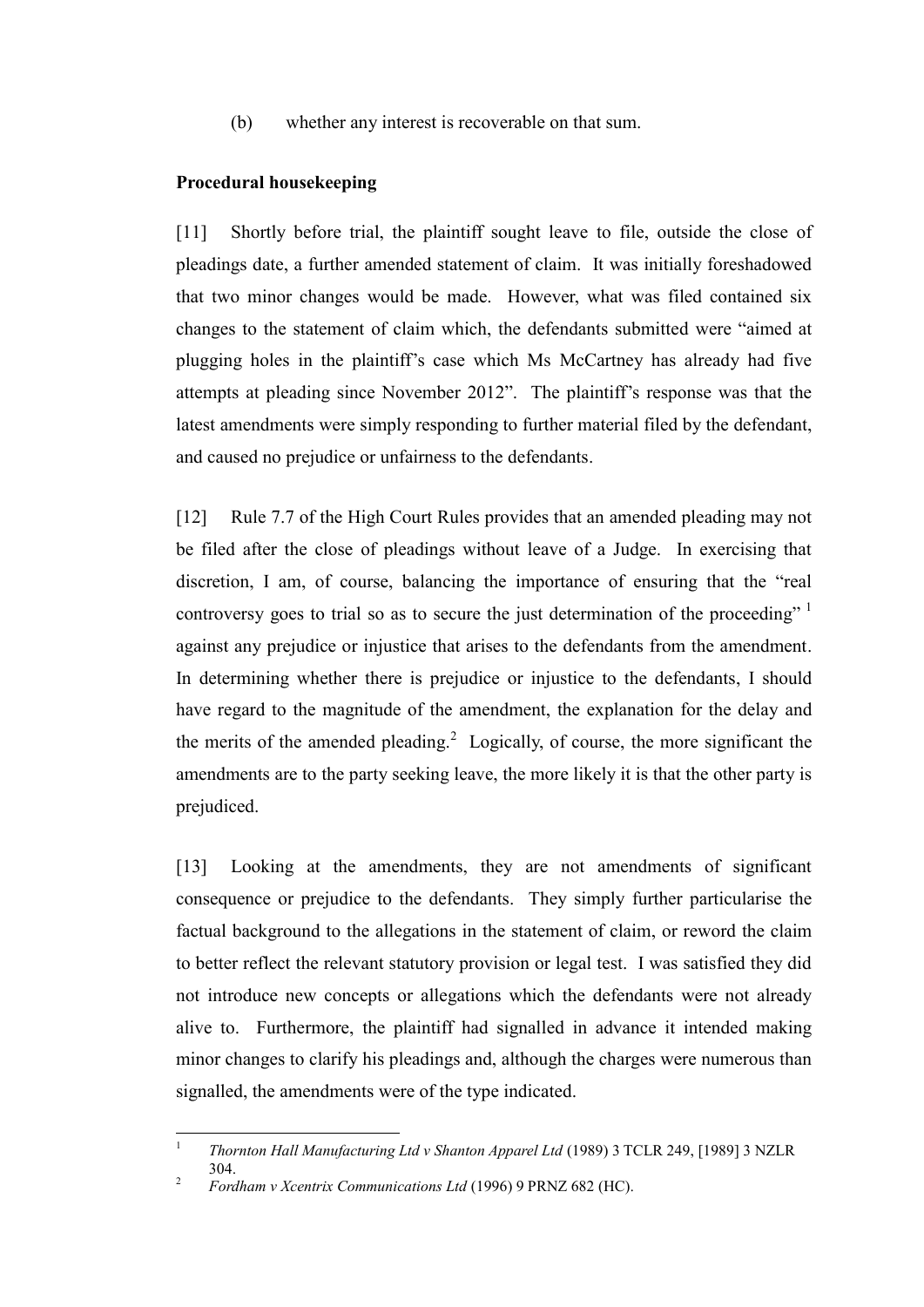[14] Accordingly, while late amendments to pleadings are not to be encouraged, particularly where, as here, there have been multiple prior versions of the pleadings, I have decided to allow the amendments to ensure that the plaintiff's claim against the defendants is fully and accurately articulated in this hearing.

#### <span id="page-5-0"></span>**How did the disputed transaction occur?**

[15] The disputed transaction relates to an advance made by JDL to the trustees of the Trust on 3 October 2006.

[16] At the time, the trustees were Brocal Trustees Limited (Brocal), a trustee company, whose directors were Ms Hilary Calvert, a solicitor in the firm Anderson Lloyd, and her husband, Mr Alistair Broad. The other trustee was HGW Trustees Limited, a trustee company owned and controlled by Harvie Green Wyatt Limited (HGW), a firm of chartered accountants based in Dunedin. The directors of HGW include Mr Douglas Harvie and Mr Todd Miller. They provide accounting services to Mr James and various other entities related to him, including JDL and the Trust.

[17] By agreement dated 10 October 2006, the trustees agreed to purchase a .89 hectare block of land at Back Shed Road, Jacks Point, Queenstown. The purchase price was \$2,600,000. On 3 October 2006, JDL transferred \$740,000 via another of Mr James' companies, Campbell Stores Limited, to the Trust. It is now accepted that JDL lent this sum to the Trust, and the movement of the funds via Campbell Stores Limited is of no significance.

[18] Settlement of the purchase of the Jacks Point land took place on 1 December 2006 with funds which included the \$740,000 advanced by JDL.

[19] Over the period 2009 to 2012 a substantial home was built on the property which is now occupied by Mr James and his family.

[20] On 8 April 2009, summary judgment was entered against JDL for non-performance of an agreement to purchase property from Mana Property Trustee Limited (Mana). As a consequence, JDL owed Mana approximately \$4,000,000 plus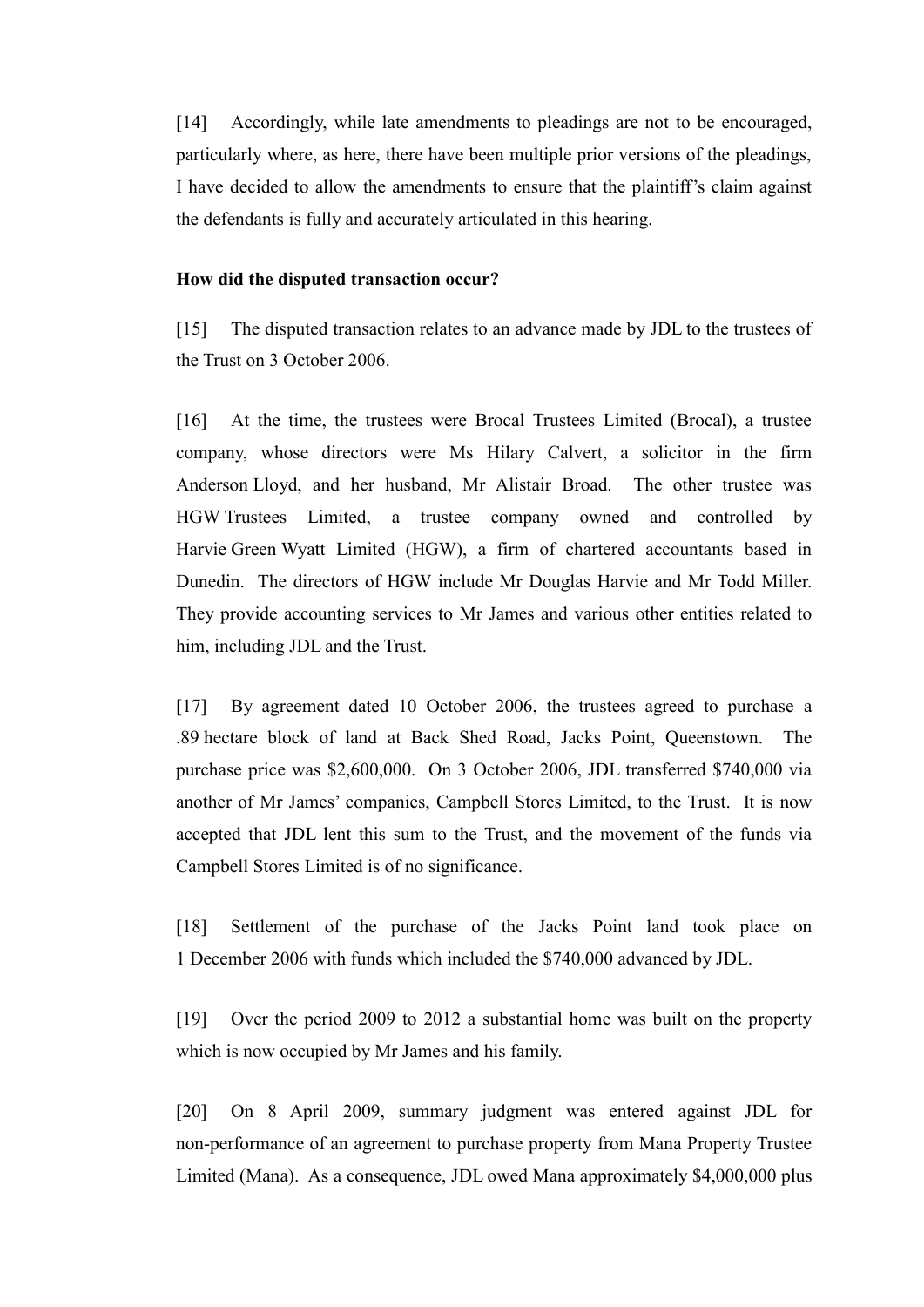GST. JDL appealed the judgment and a stay was granted pending appeal, subject to certain payments being made. Faced with paying the judgment debt, and with no certainty that the appeal would be successful, Mr James and his advisers met on 1 July 2009 to discuss the suggestion of JDL entering into liquidation. The meeting was attended by Mr James, his accountant Mr Miller, Mr van Aart from the law firm van Aart Sycamore, and Mr Colin Withnall QC.

[21] Prior to the meeting Mr Miller and Mr Harvie discussed the fact that "If the company were to be liquidated, it would have issues with the asset advance to [the Trust], and the liabilities that existed to Chris James and Heriot Holdings Limited". Mr Miller accepted a key purpose of the meeting was to deal with the "asset on the books of JDL which if the company went into liquidation would be recovered by the liquidator".

[22] The resolution that was then drafted and signed by Mr James as a consequence of that meeting, read as follows:

#### Background:

On 3 October 2006 a cash withdrawal of \$740,000 was made from the company bank account. This withdrawal was incorrectly narrated in the company computer ledger, and subsequently in the company financial statements, as an advance to the Frongopoulos Trust. The correct treatment of this advance was as a repayment of earlier advances from Chris James (\$500,000) and Heriot Holdings Limited (\$240,000). Heriot Holdings Limited is wholly owned by Chris James.

#### Resolved that:

The 2009 company financial statements be amended to correctly record the \$740,000 withdrawal on 3 October 2006 as a repayment to the advances made by Chris James \$500,000 and Heriot Holdings Limited \$240,000.

[23] Mr James' evidence was that the steps he took in relation to the \$740,000 advance and the amendment to how that advance was recorded in the books of JDL and the Trust, were "steps taken entirely relying on professional advice". He said "I would never take any such steps of my own volition as I am not qualified to understand all the ramifications". The implication was that the legal and accounting advisers present at the meeting recommended this action and he simply accepted their advice as appropriate.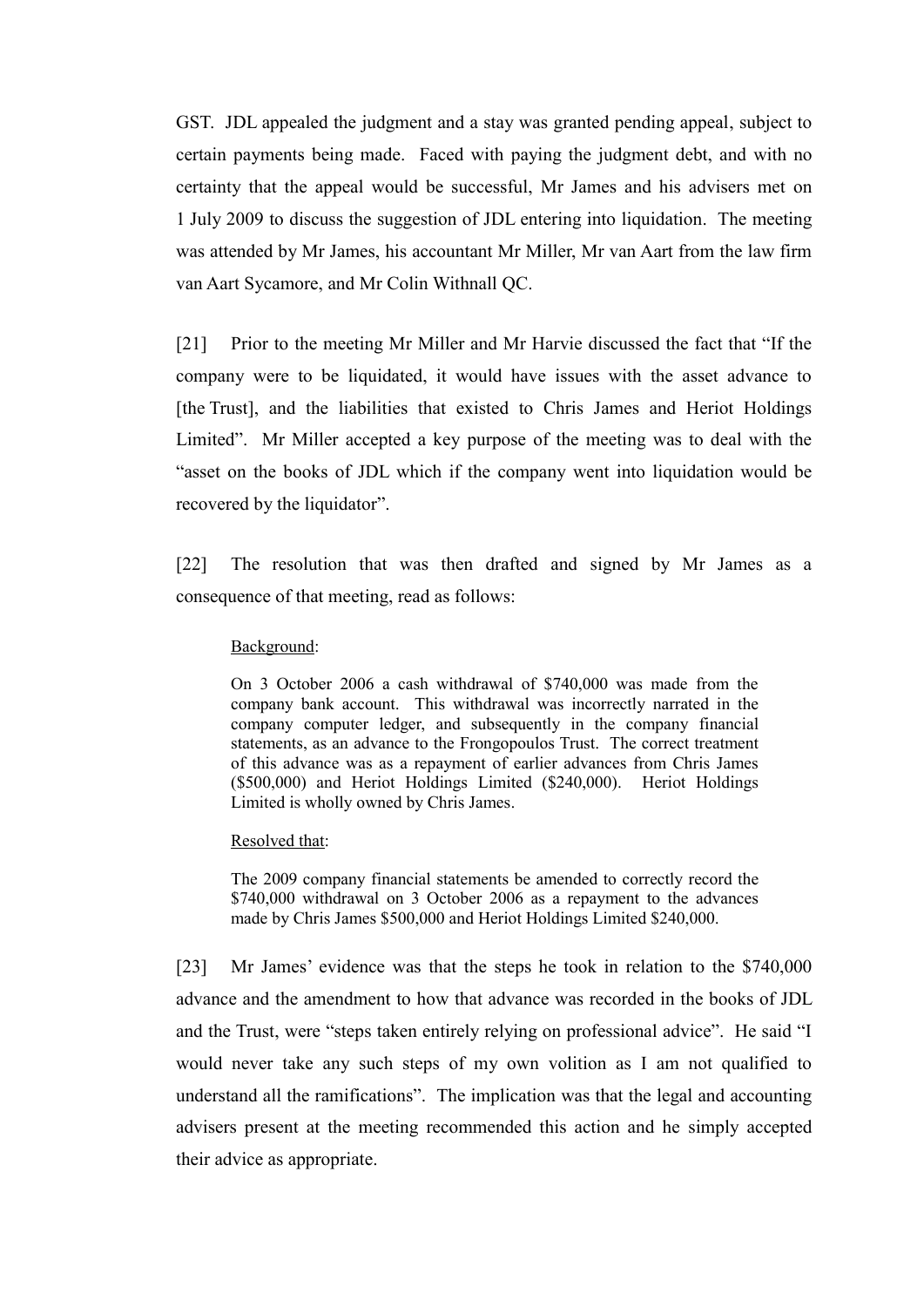[24] However, responsibility for the advice leading to the disputed resolution was passed around as something of a hot potato between the witnesses. Mr Miller made a brief note of the meeting which recorded:

| Remove advance |                              |
|----------------|------------------------------|
| See Page 4     |                              |
| (FINISH)       | As advised by Colin Withnall |

Mr Withnall QC was subpoenaed to give evidence on his role in the meeting. He had no recollection of the meeting, nor of giving advice to Mr James or JDL as to accounting entries in the accounts for JDL. He also said that it would be most unusual if he had been asked to, because his brief was concerned solely with the conduct of the litigation with Mana.

[25] Similarly, Mr van Aart, another lawyer, was called and he denied giving advice as to the treatment of the \$740,000 advance shown on the accounts of JDL. He did not even recall discussing the proposal to set off that advance against the advances for Mr James and Herriot Holdings Limited.

[26] In the end, it was acknowledged by Mr Miller that the decision to draft and pass a resolution to "reclassify" the \$740,000 loan was an option he proposed, albeit with express reservations. I accept that the legal advisers attending the meeting were not instrumental in giving advice about the steps taken to remove the \$740,000 loan as an asset of the company. That advice was given by JDL's accountant, Mr Miller. However, Mr Miller, disclaimed any suggestion he endorsed the proposal, saying he made it clear to Mr James that he "was far from certain that the set off and subsequent adjustments to the accounts would stack up to scrutiny by a liquidator or another interested party". However, he rejected any suggestion that the "adjustments" were dishonest or were an attempt to conceal the true position.

[27] Mr Miller was cross-examined on the drafting of the resolution. He accepted that the background explanation to the resolution was not true, but was more evasive about acknowledging that he knew it at the time he drafted it. However, he was well aware of the source of the advance to the Trust from JDL, acknowledging it came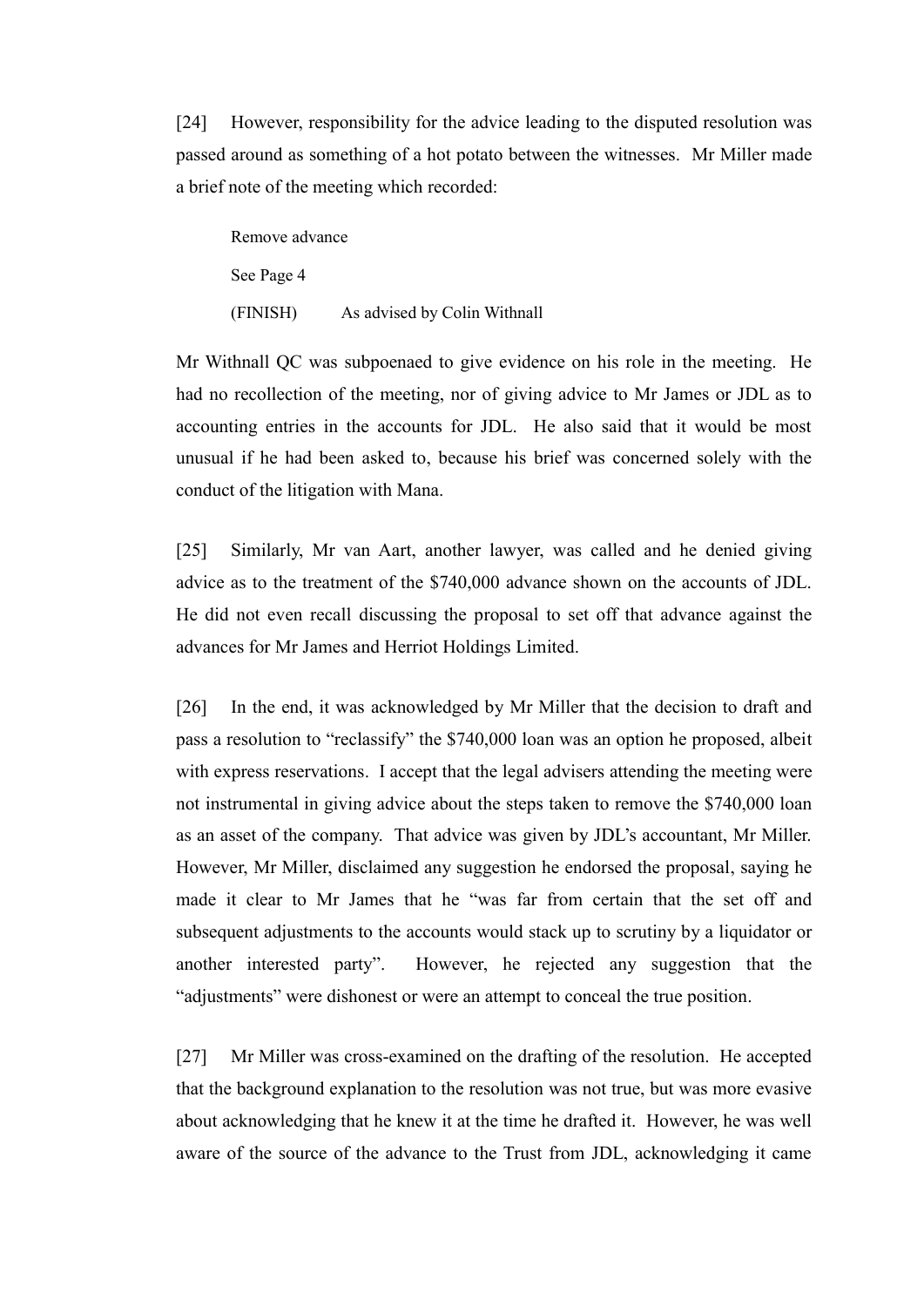from the sale of land owned by JDL at Speargrass Flat and that it was being advanced to the Trust. I am therefore satisfied that when he drafted the resolution, he knew there had not been advances from Mr James of \$500,000, or Heriot Holdings Limited of \$240,000 to JDL, which were being repaid.

[28] The draft accounts for JDL for the year to 31 March 2009 were amended on or about 2 July 2009 to reflect the terms of the resolution by removing the asset of \$740,000 and reducing advances from Mr James by \$500,000 and from Heriot Holdings Limited by \$240,000. Mr Miller also accepted that he had to make a corresponding entry in the Trust accounts to "recode" the \$740,000 liability of the Trust, as being a liability to Mr James, and that this amendment was made to the Trust's accounts on 21 September 2009, which was shortly after liquidation.

[29] On 6 July 2009 JDL was placed into voluntarily liquidation by shareholder resolution which appointed Mr Iain Nellies and Mr Gus Jenkins as liquidators.

### <span id="page-8-0"></span>*What happened when JDL went into liquidation?*

[30] The liquidators were provided with a draft JDL balance sheet for the period ending 30 June 2009 but, of course, the balance sheet did not show the advance from JDL to the Trust.

[31] In mid November 2009, there was a change to the trustees of the Trust, with Ms Calvert replacing Brocal as a trustee, but HGW Trustees Limited remaining as the other trustee.

[32] On the appointment of JDL's liquidators, their primary focus was pursuing the litigation with Mana. On 19 October 2009, the Court of Appeal delivered a judgment in favour of JDL (in liquidation).<sup>3</sup> However, the litigation then proceeded to the Supreme Court where a judgment reversing the Court of Appeal's decision, and reinstating judgment in favour of Mana, issued on 23 July 2010.<sup>4</sup>

 $\overline{a}$ 

<sup>3</sup> *James Developments Ltd v Mana Property Trustee Ltd* [2009] NZCA 483.

<sup>4</sup> *Mana Property Trustee Limited v James Developments Limited* [2010] NZSC 90; [2010] 3 NZLR 805.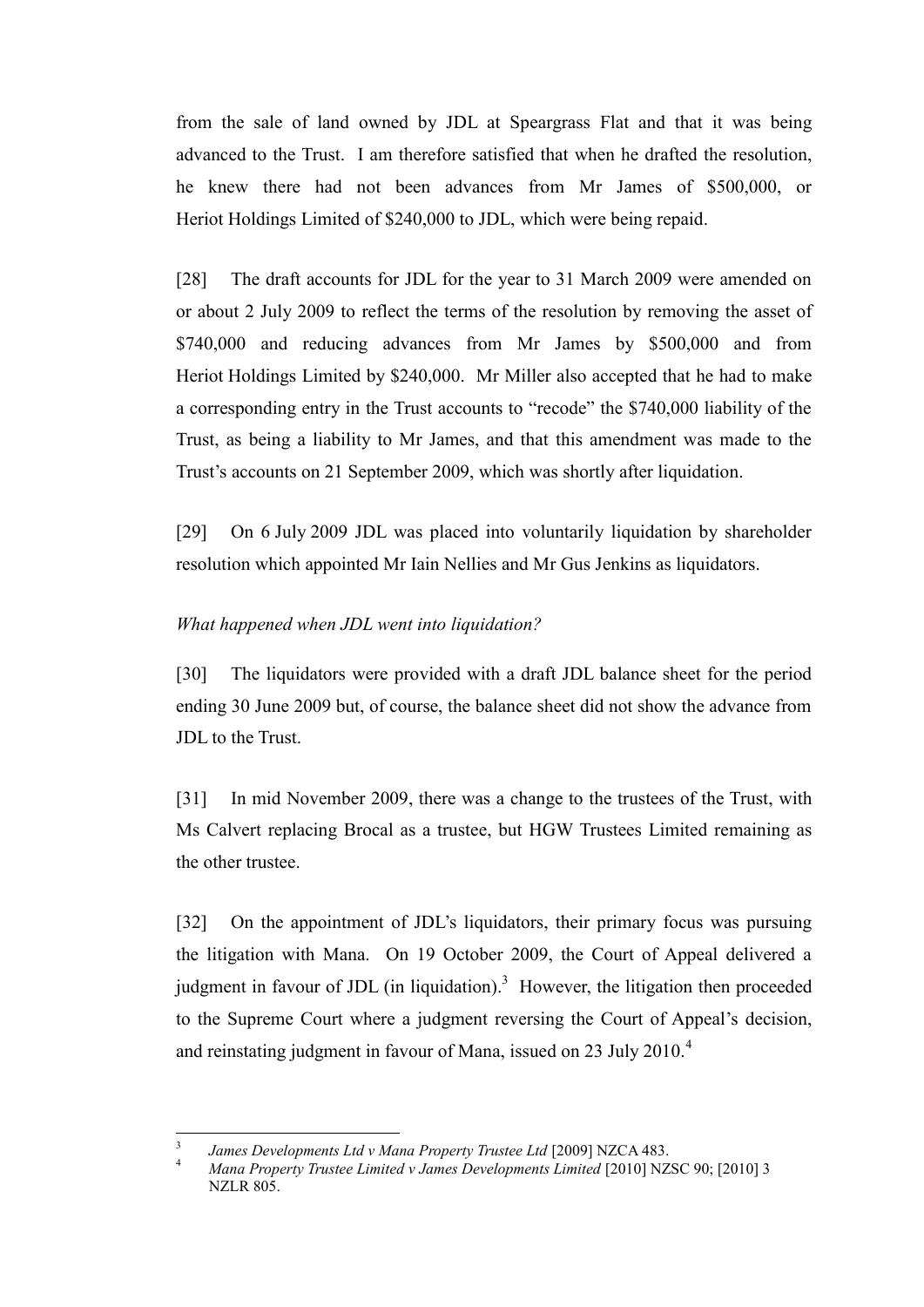[33] Following delivery of the Supreme Court judgment, the first liquidators resigned as they had supported the JDL position in the litigation against Mana, and now Mana was the main creditor of JDL. They were replaced by the present liquidator, Mr Reynolds.

[34] Following his appointment on 25 November 2010, he commenced an investigation of JDL's financial position. He had received from the first liquidators the JDL accounts for the years ending 31 March 2008 and 2009, and the resolution of 1 July 2009 which, of course, set out the position as amended by the pre-liquidation resolution. He had little else. He did not have documents which pre-dated the amendment, and which would demonstrate whether the background explanation to the amendment was correct or not.

[35] The liquidator's first six monthly report dated 24 February 2011 signalled an intention to "investigate the actions of the Officers of the Company and in particular any breaches under the Companies [A]ct 1993 or relevant law along with any recent transactions that may be insolvent", but concluded that "[a]t this stage the Company has no tangible assets".

[36] The liquidator then began a drawn out process of requesting information from JDL's director, Mr James, and its advisers for the purpose of, in particular, verifying the resolution amending the status of the \$740,000. In response to this line of questions, I am satisfied that there was a deliberate stance adopted to delay providing answers, and then to provide the minimum material possible in response to the liquidator's requests.

[37] For example, on 15 December 2010, the liquidator emailed Mr James chasing up responses to some queries. That was not replied to until 9 March 2011 by Mr Miller, where his summary of the company debt owed to Chris James included the \$500,000 referred to in the 1 July 2009 resolution but described it as being to "Offset Campbell Stores Limited advance dated 3 October 2006". This was clearly misleading. Campbell Stores Limited was nothing more than a conduit for the advance of \$740,000 from JDL to the Trust.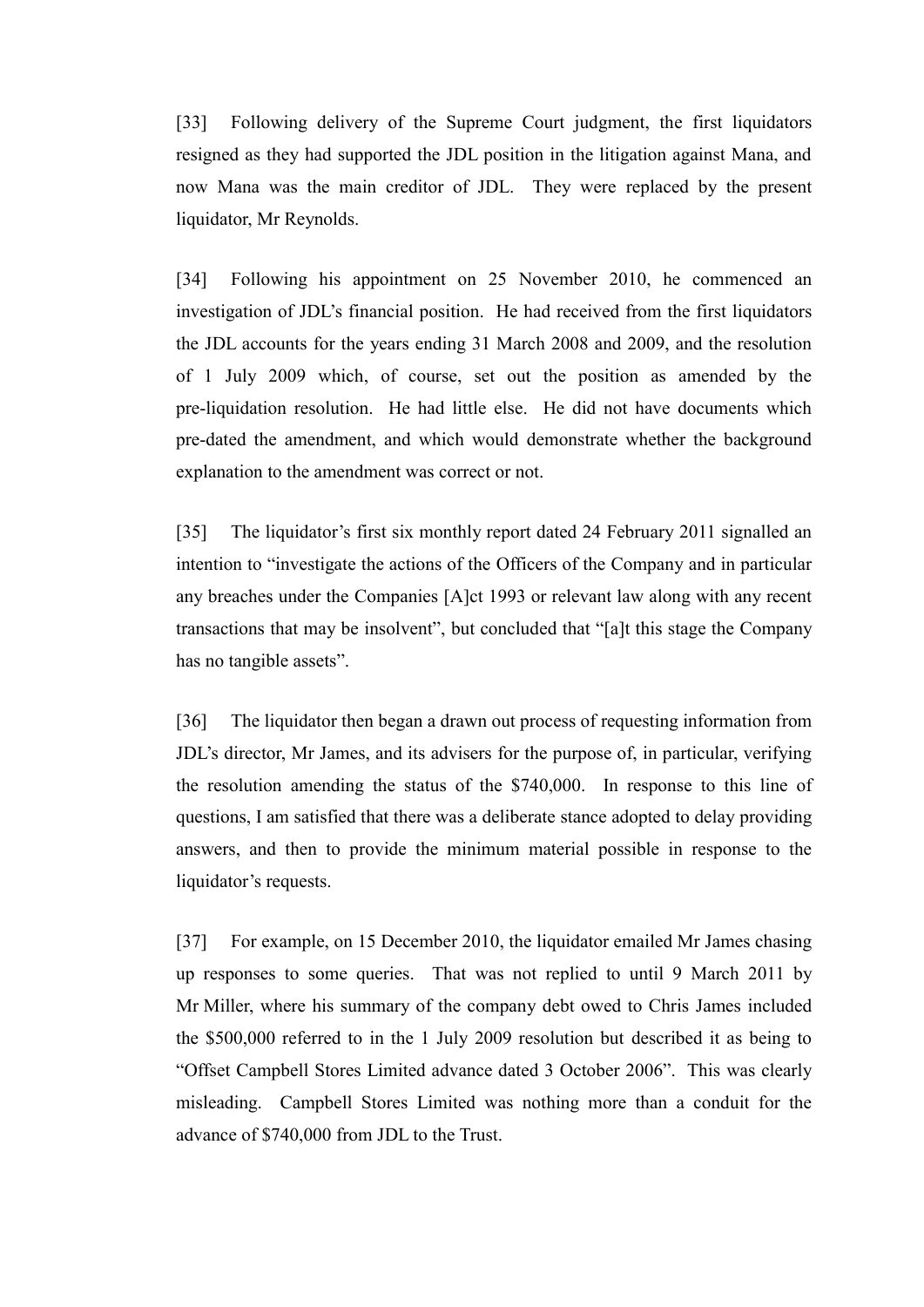[38] By 27 May 2011, the liquidator was understandably frustrated at the lack of information he had received. On that date he made a request pursuant to s 261(3) of the Companies Act 1993, for a number of documents from Mr Miller, including:

- 1. copies of all documents and records (including any electronic files and email correspondence) held by you that relate directly or indirectly to the cash withdrawal of \$740,000 from JDL's company bank account on 3 October 2006 ("the Withdrawal");
- 4. copies of all documents and records (including any electronic files and email correspondence) held by you that relate directly or indirectly to the "earlier advances from Chris James (\$500,000) and Heriot Holdings Limited (\$240,000)" referred to in the Resolution;

He also sought answers to a number of detailed questions about the resolution including:

5. ...

...

- (iv) is the Resolution consistent with your own understanding/knowledge of the Withdrawal?
- (v) what prompted the Resolution and why was the error not picked up earlier?
- (vi) did your firm provide any advice to JDL/JDL's director prior to and concerning the Resolution and, if so, what precisely was the advice given?

[39] The reply received by the requested date of 10 June 2011 was remarkably sparse. The only documents supplied in response to the first request were bank statements showing the movement of the \$740,000 from JDL via Campbell Stores to the Trust. In response to the fourth request for documents relating to the \$500,000 and \$240,000 advances, Mr Miller enclosed "a workpaper we have prepared to show the movement in the requested advances". Again it did no more than record the position which had been created by giving effect to the resolution. No documents were provided to support the two advances.

[40] The answers to the liquidator's questions about the background to the resolution were equally evasive. The explanation given was: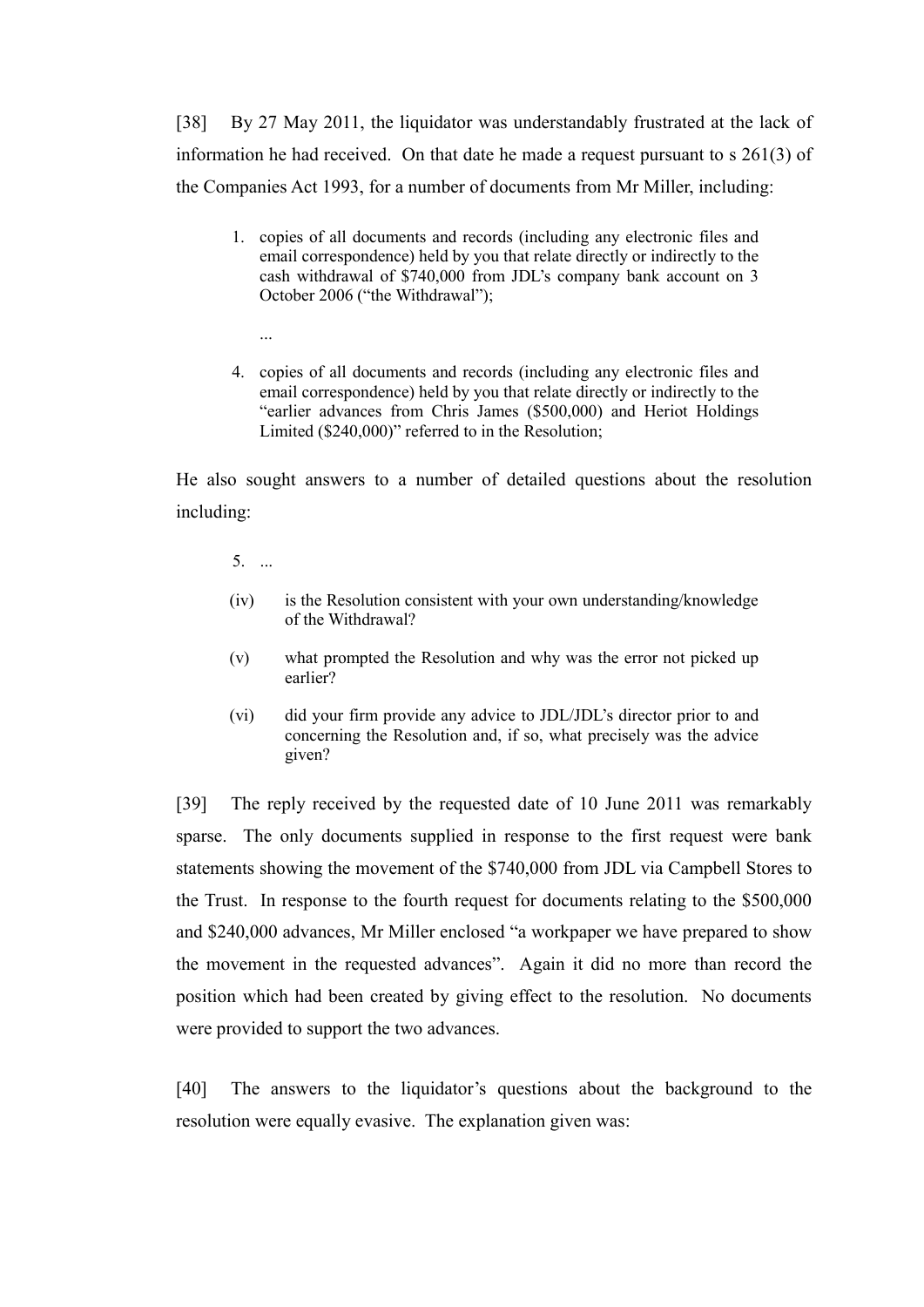As shown by the bank statement entries, the withdrawal was made to Campbell Stores Limited in total. As Campbell Stores Limited and Heriot Holding Limited are wholly owned by Chris James it was resolved to offset this advance against other cash advances made by Chris James or Heriot Holdings Limited.

[41] In response to the query about why the "error" recorded in the resolution was not picked up earlier, Mr Miller simply said:

The miscoding ... was identified when the advance was traced back to bank statements … [when preparing] the 2009 financial statements. We had not traced the advance back to bank statements previously.

This answer entirely avoided giving the true position, which is now acknowledged, that the resolution did not correct an error at all.

[42] Unsurprisingly, on 7 July 2011, another email was sent to Mr Miller from the liquidator requiring answers to further questions, including who prepared the resolution and who the trustees and beneficiaries of the Trust were.

[43] A response was provided in late July 2011. In answer to a further question about whether the resolution was consistent with Mr Miller's own understanding/knowledge of the withdrawal, Mr Miller simply deflected the question saying, "Answered in letter  $10^{th}$  June 2011, paragraph  $5(iv)$ ", which is the answer set out in [40] above.

[44] By 5 August 2011 the liquidator was sufficiently concerned about the treatment of the \$740,000 that he made inquiry of Mr Miller, in his capacity as a director of one of the trustees of the Trust, for information on how the Trust treated the transaction in their accounts for the period 2006-2009. He also asked for the Trust accounts for that period. On 11 August 2011, Mr Miller responded by simply repeating that "this withdrawal was incorrectly narrated in the client computer ledger as an advance to Frongopoulos Trust" and stated that the financial statements now showed the \$740,000 as an advance from Chris James which is "consistent with the James Development Limited resolution dated 1 July 2009".

[45] Further email requests for the financials from the Trust were declined although, behind the scenes, Mr Harvie was acknowledging to Mr Broad, as his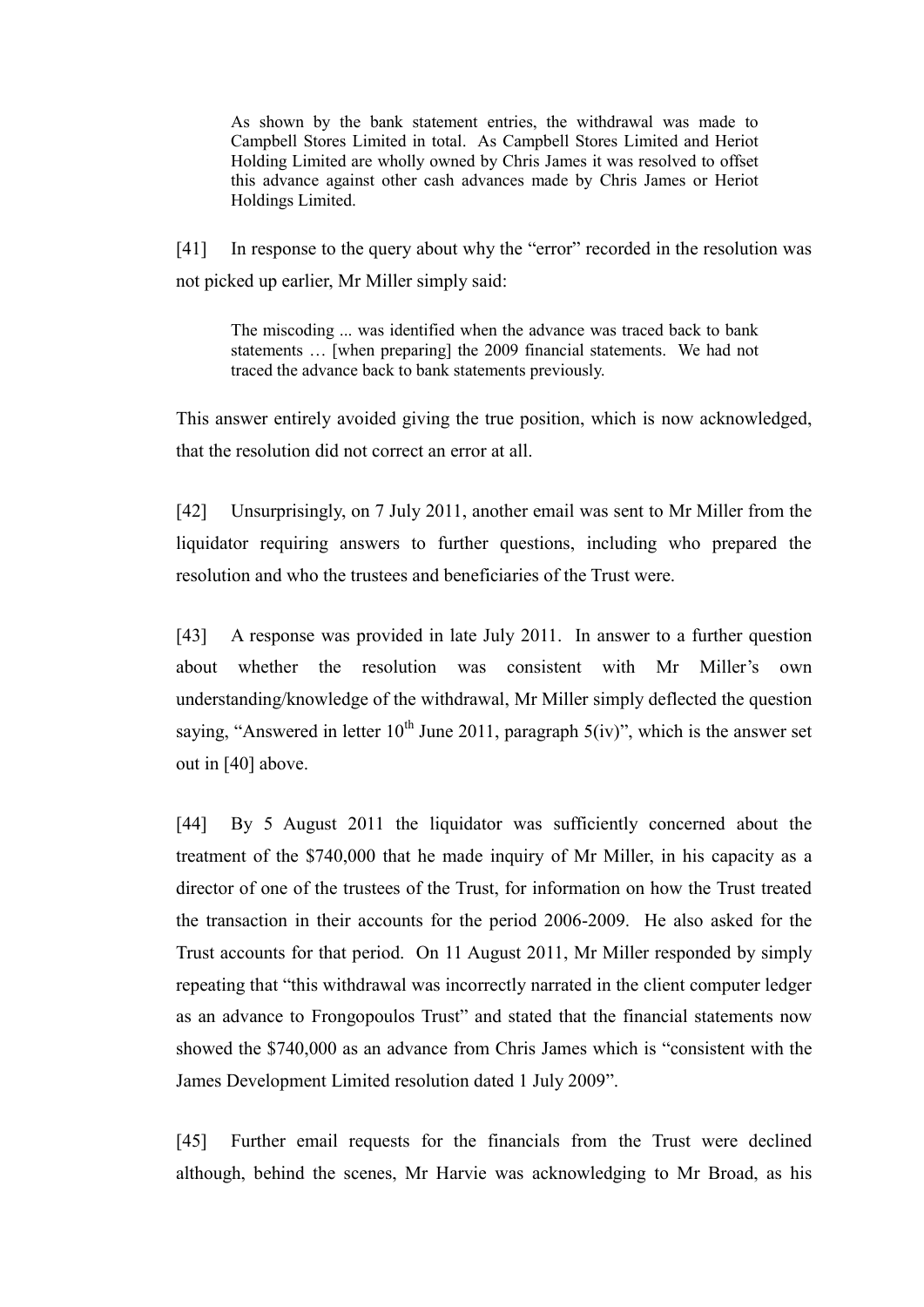"co-trustee" (although in fact the co-trustee was now Mr Broad's wife, Ms Calvert), that it was "unlikely this matter will simply go away".

[46] Eventually, on 30 May 2012, both Mr James and Mr Miller were interviewed by the liquidator pursuant to s 261 of the Companies Act 1993 with particular focus on the content of the resolution. As the liquidator recorded in a letter to the accountants, "it became apparent during the course of the interviews that JDL advanced \$740,00 … to the Frongopolus (sic) Trust".

[47] In a follow up letter dated 26 June 2012, the liquidator wrote to the trustees of the Trust noting:

I am satisfied that the said resolution of 1 July 2009 is clearly incorrect and that the bank statements for JDL show the payment out of \$740,000 on 3 October 2006 such payment out being made in the first instance to Campbell Stores Limited with Campbell Stores Limited immediately on the same day, namely 3 October 2006, paying out the said sum to the Trust.

[48] The letter then went on to say that "[t]he advance ... has never been repaid" and "is an asset of JDL" and the liquidator made demand on the Trust for payment of the advance plus interest calculated from 4 October 2006 totalling \$472,516.96.

[49] However, the defendants disputed any liability to repay the \$740,000, regardless of the status of the resolution. The result is that these proceedings were filed in November 2012.

### <span id="page-12-0"></span>**The issues**

[50] In a memorandum filed shortly before trial, the parties filed a comprehensive "agreed statement of issues". In summary, they set out the following issues under each cause of action.

- (a) Claim in contract first cause of action:
	- (i) whether the advance of \$740,000 was made on 3 October 2006 or at some later date;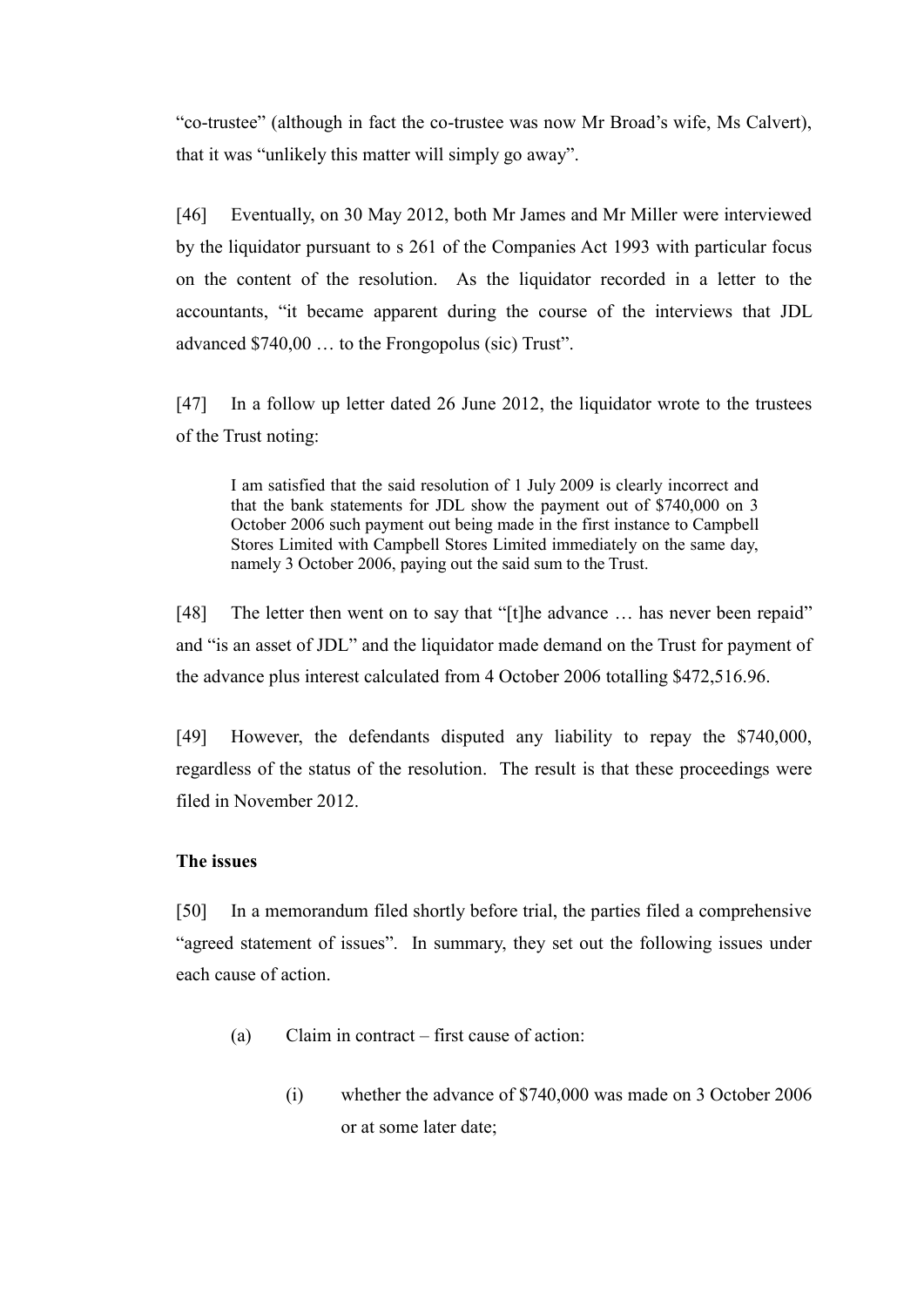- (ii) whether the advance of \$740,000 was repayable immediately or not until and unless demand was made;
- (iii) if the advance was repayable immediately, whether the plaintiff's claim was outside the limitation period;
- (iv) if the plaintiff's claim is outside the period of limitation, whether the defendants and/or their agents acknowledged the liability;
- (v) if there was acknowledgement, the date on which the cause of action accrued;
- (vi) whether there was concealment of the right of action by fraud; and
- (vii) if there was concealment, the date on which the causes of action accrued.
- (b) Claim by way of resulting or constructive trust second cause of action:
	- (i) whether the advance to the purchase price of 8 Back Shed Road, Queenstown created a resulting or constructive trust;
	- (ii) if a resulting/constructive trust, whether the plaintiff's claim is barred under the Limitation Act 1950; and
	- (iii) the terms of any declaration/order for resulting/constructive trust including quantum of the outstanding liability to Chris James and to ASB.
- (c) Dispositions prejudicing liquidator and/or creditor third cause of action: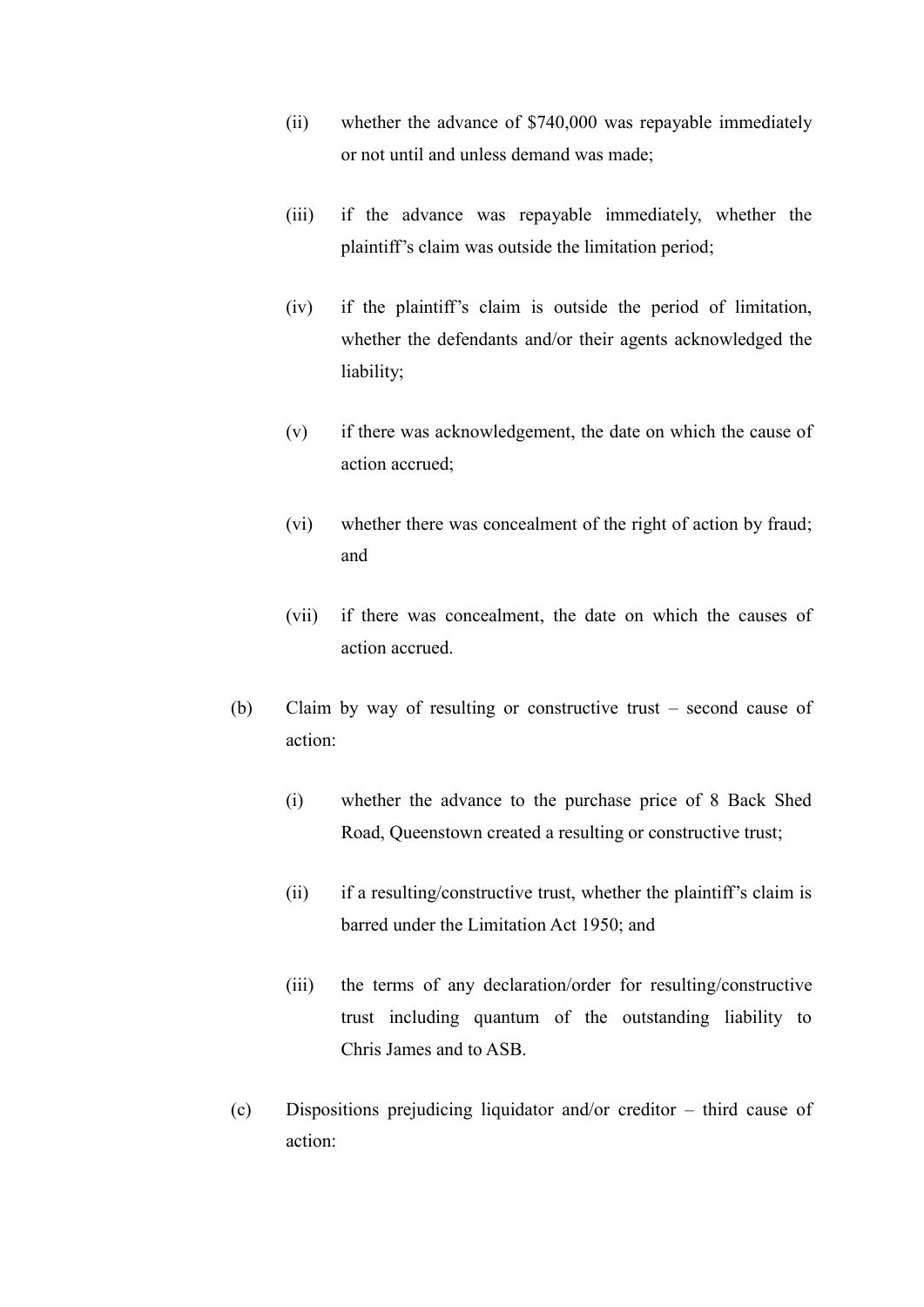- (i) Whether there were dispositions (the set off of the advances to the Trust against advances from Heriot Holdings Limited and from Chris James and the recoding/transfer of the liability owed by the Trust to JDL and the agreement between the Trust and ASB to increase the mortgage priority) under part 6, subpart 6 of the Property Law Act 2007;
- (ii) if so, the order to which the plaintiff is entitled.
- (d) Breach of fiduciary duty second defendant fourth cause of action:
	- (i) whether the second defendant owed fiduciary duties to JDL;
	- (ii) if so, the nature of those fiduciary duties;
	- (iii) whether the second defendant breached those fiduciary duties; and
	- (iv) if so, the orders against the second defendant.
- (e) Dishonest assistance to breach of fiduciary duty by first defendant fifth cause of action:
	- (i) whether the first defendants dishonestly assisted the second defendant's breach of fiduciary duty; and
	- (ii) if so, the orders against the first defendants.
- (f) Breach of Companies Act 1993 sixth cause of action:
	- (i) whether the defendants have breached ss 131 and/or 135 and/or 301 of the Companies Act 1993; and
	- (ii) if so, the orders in favour of the plaintiff.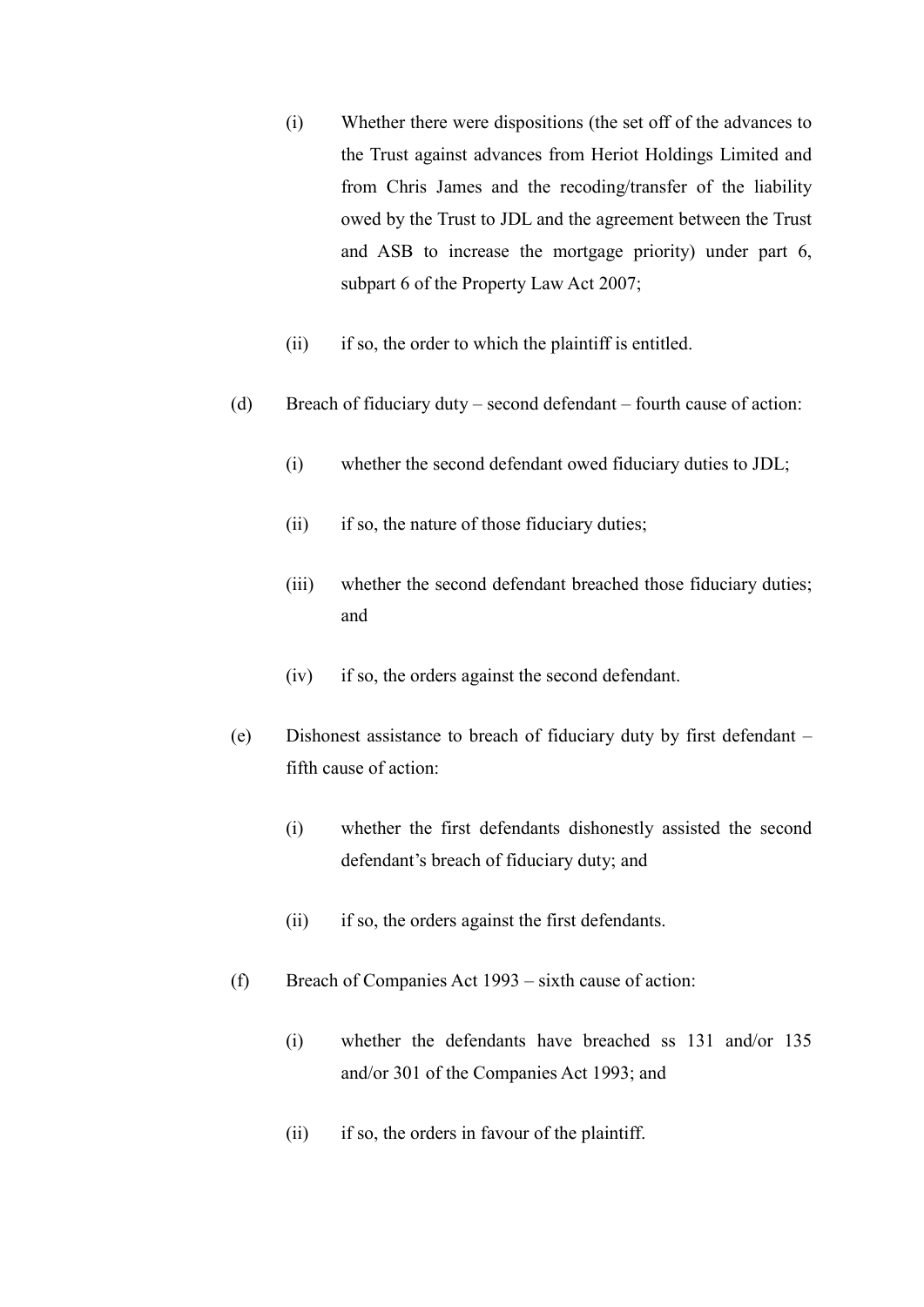- (g) Whether interest is payable by the defendants, and the quantum.
- (h) Which party bears the onus of proof in relation to each cause of action and to the affirmative defences.
- (i) Whether the defendants can succeed on any of their affirmative defences being:
	- (i) Limitation Act defence;
	- (ii) defence that plaintiff has suffered no loss; or
	- (iii) defence of abuse of process.

#### <span id="page-15-0"></span>**First cause of action in contract**

#### <span id="page-15-1"></span>*Was there an advance from JDL to the Trust?*

[51] It is now common ground that the advance to the Trust by JDL should not have been reclassified in those entities' respective accounts as the repayment of prior advances made by Mr James and Heriot Holdings Limited to JDL. At a meeting on 29 June 2012 the trustees of the Trust agreed to rectify this, although such rectification has not occurred. That concession is appropriate. At the time the resolution was passed there had not been advances by Mr James and Heriot Holdings Limited that could support the reclassification. It was a deliberate, if unsophisticated, device to remove the asset from JDL's balance sheet to avoid relinquishing it to JDL's main creditor, Mana, upon liquidation. The only defence raised to the claim for repayment is that the claim is statute barred.

### <span id="page-15-2"></span>*When was the advance made?*

[52] The first question which arises on the limitation issue is to determine when the advance was made. The plaintiff says it was not until 1 December 2006 when the funds were applied to the purchase of the Jacks Point land. This is because he asserts the advance was made for the sole and specific purpose of purchasing that land, with the result that the Trust held the funds on trust until it was applied for that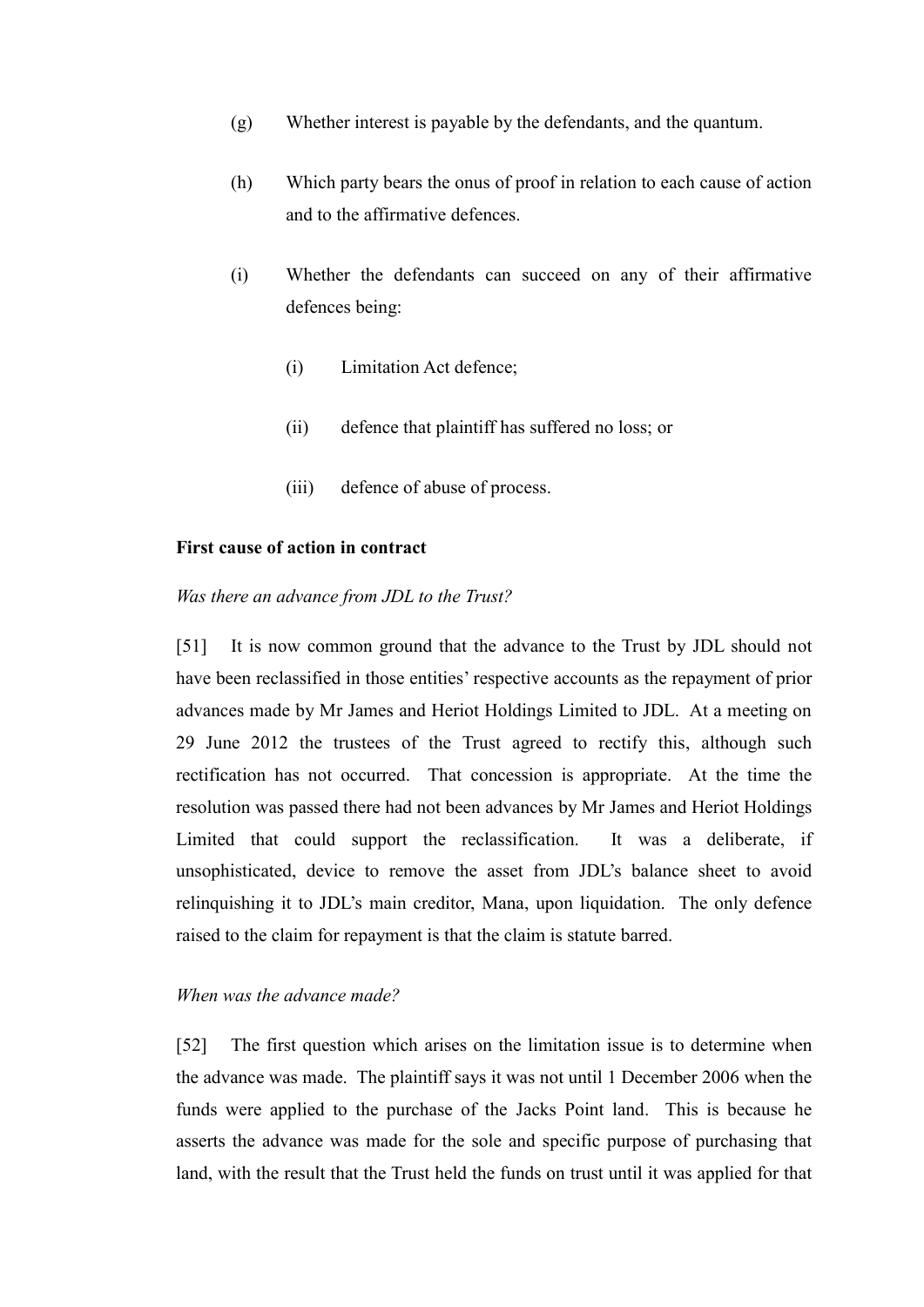purpose. In support of this contention, the plaintiff relies on the following passage from *Barclays Bank Ltd v Quistclose Investments Ltd*: 5

… when the money is advanced, the lender acquires an equitable right to see that it is applied for the primary designated purpose … when the purpose has been carried out (i.e., the debt paid) the lender has his remedy against the borrower in debt …

[53] The defendants say the correct date is 3 October 2006, the date on which the funds were in fact transferred out of the accounts of JDL and received by the Trust.<sup>6</sup>

[54] I do not accept the plaintiff's approach to fixing the date of the advance for two reasons. First, it requires the liquidators to establish that the money was paid to the Trust in circumstances where:

- (a) it did not intend to part with the beneficial interest in the money until it was used for the purchase of the Jacks Point land; and
- (b) if the Trust did not apply it for that purpose, it would be obliged to return it.

[55] I am not satisfied on the balance of probabilities that the money was advanced in such circumstances. The money was simply transferred to the Trust's bank accounts on 3 October 2006 with no express directions as to its purpose or use. There is nothing in the evidence which is clear enough to override the presumption that this was a conventional loan, where the lender was content to rely on its usual remedies against the borrower in debt, and no more.

[56] More importantly though, recognition of a *Quistclose* trust does not, of itself, alter the date on which money is advanced and therefore, when a cause of action arises for repayment. What it does do is to provide the lender an equitable right in the funds themselves, until and unless they are used for the stated purpose. If they are not applied for that purpose, the lender is able to claw them back. In the present case, even if the funds were advanced for the sole purpose of buying the Jacks Point

 $\overline{a}$ 

<sup>5</sup> *Barclays Bank Ltd v Quistclose Investments Ltd* [1970] AC 567 (HL) at 581.

<sup>6</sup> It is common ground now that the fact the funds passed through the bank account of Campbell Stores Limited is of no consequence.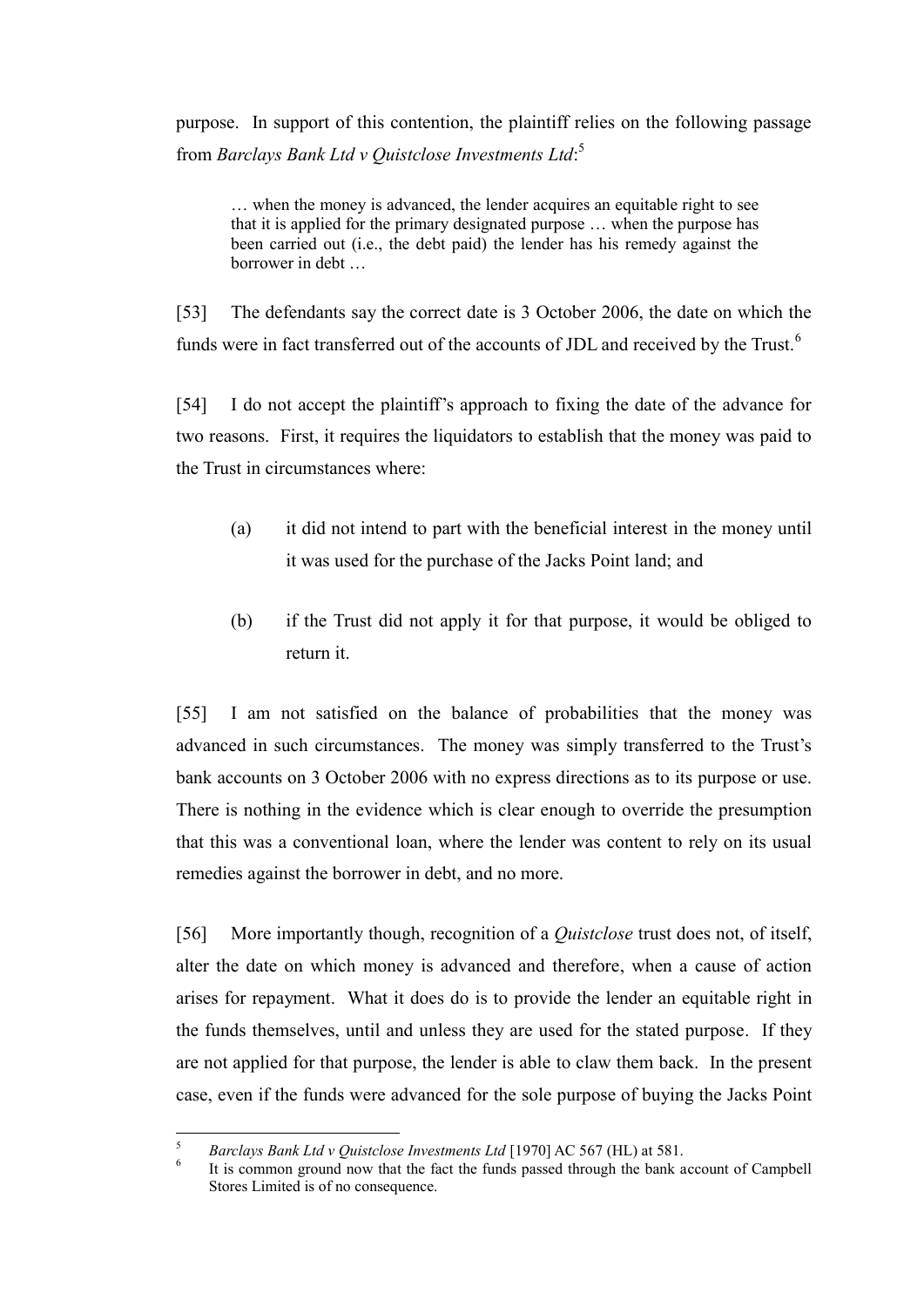land, they were utilised for that purpose and so the equitable rights recognised in the *Quistclose* case are of no relevance. There is nothing to suggest that the recognition of an equitable right in the funds, until they are used for its specified purpose, has the effect of deferring the commencement of the limitation period that the lender has against the borrower in debt.

[57] In short, this attempt to defer the commencement of the date of advance for the purpose of avoiding the limitation defence is misconceived. However, that is not the end of the matter. I still need to consider whether the nature of the advance was such that the limitation period commenced on 3 October 2006 and not when repayment was demanded and, if it did, whether there are circumstances which would extend the usual limitation period.

#### <span id="page-17-0"></span>*What was the nature of the advance?*

 $\overline{a}$ 

[58] This issue focuses on whether the \$740,000 advance, objectively assessed, was a current asset or not. If the former, the limitation period will run from the date of the advance. If the latter however, the limitation period will run from the date on which the repayment obligation was triggered which the plaintiff says is when demand was made for repayment of the advance.

[59] The starting point is *DFC New Zealand Limited v McKenzie*, in which Tipping J stated:  $<sup>7</sup>$ </sup>

It has been the law for centuries that if the contract of loan is silent about repayment the lender's right to repayment arises at the time the money is advanced and time for limitation purposes commences to run forthwith. The same applies when the obligation to pay is expressed simply as being "on demand".

[60] It is clear the \$740,000 advance was made without any contemporaneous record as to the terms of the advance. Therefore it appears that the default position set out in *DFC* applies. However, the plaintiff asserts that this is a case where the

<sup>7</sup> *DFC New Zealand Limited v McKenzie* [1993] 2 NZLR 576 (HC) at 582. There is substantial further authority to the effect that where an advance is silent as to repayment, it is repayable on demand. See *Aorangi Securities Ltd (in Stat Man) v Emerald Shores Ltd* [2012] NZHC 149 at [69]; *Lauder v Lauder* HC Rotorua CIV-2003-463-107, 23 April 2004 at [29]; *Morris v Hetaraka* HC Hamilton CIV-2008-419-1607, 27 February 2009 at [36].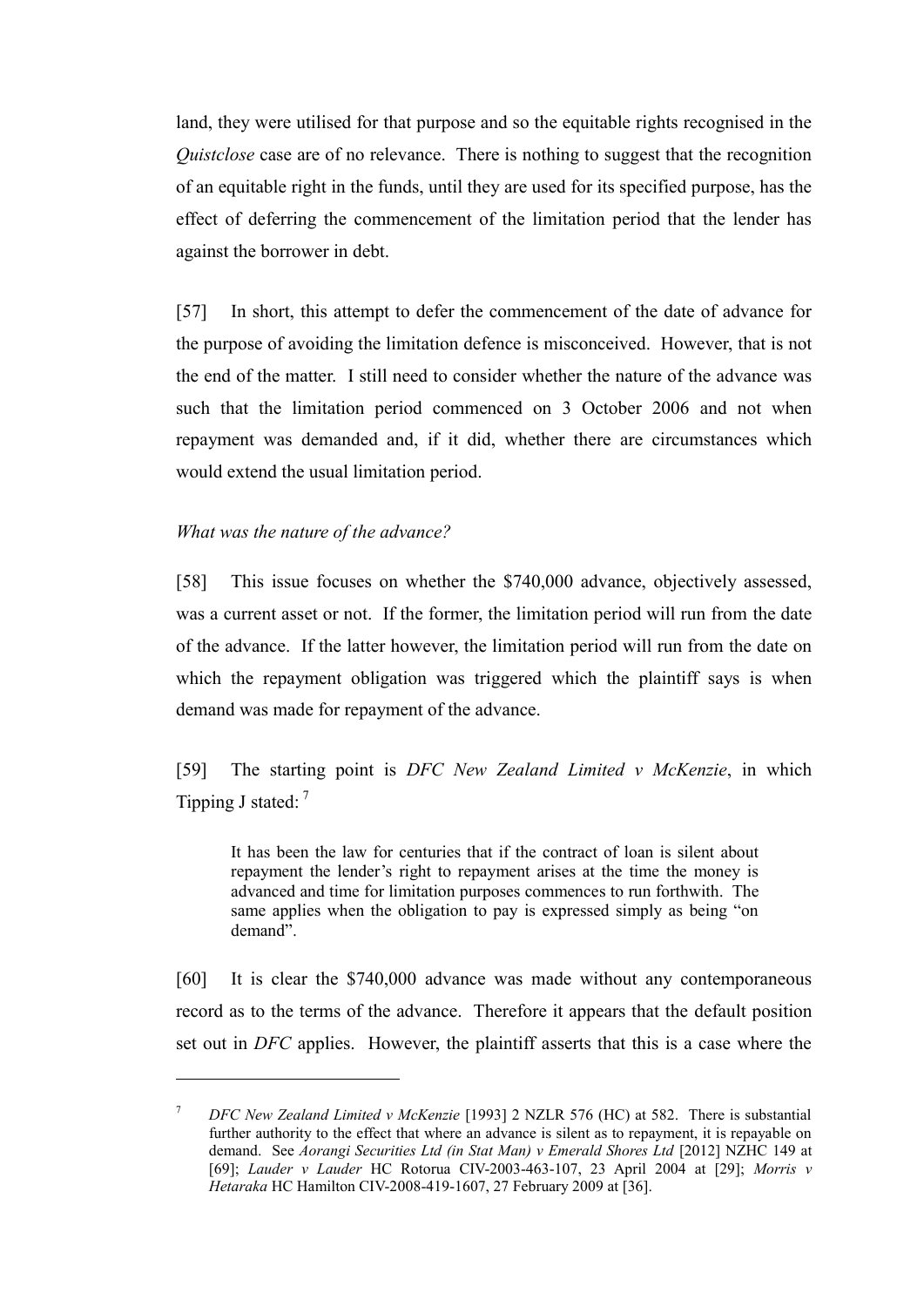qualification to the usual position applies, as described by Tipping J in the following terms:<sup>8</sup>

… in the case of a loan repayable on demand the liability to repay arises without demand *unless the parties have expressly or by clear and necessary implication made it apparent that they intended the obligation not to arise unless and until a demand is made.*

*…*

The true distinction is therefore that if the obligation to repay is expressed as "on demand" simpliciter there is no requirement to make demand and time starts to run from the date the monies were advanced. This is because the law has treated the word "on demand' as adding nothing to the implied promise immediately to repay. In a sense the word "on demand" simply reinforce and declare what the law takes to be implicit anyway*. If, however, the parties have either expressly or by necessary implication demonstrated an intention that a demand is required in order to create a liability to repay, time does not start to run until the making of the demand. In the case of a loan on demand simpliciter the demand is not part of the cause of action. The position is otherwise if the demand is intended to be part of the cause of action.*

[61] The plaintiff relies on several factors as creating an evidential basis to displace the presumptive position on an advance which is silent as to its terms. These are:

- (a) The advance was made for the sole purpose of contributing to the purchase of the Jacks Point property, which was in turn to have a substantial home built on it. It was clearly envisaged that the advance would not be repayable during the period between purchase of the property and the completion of construction of the home on the property.
- (b) The Trust had no assets other than the land holding to which the advance (and other advances) was applied.
- (c) The financial records of the Trust treated the advance as a term liability from the outset until the records were reclassified following 1 July 2009. This means that the Trust considered the advance would become due more than 12 months after the relevant reporting period.

 $\overline{8}$ At 582-583 (emphasis added).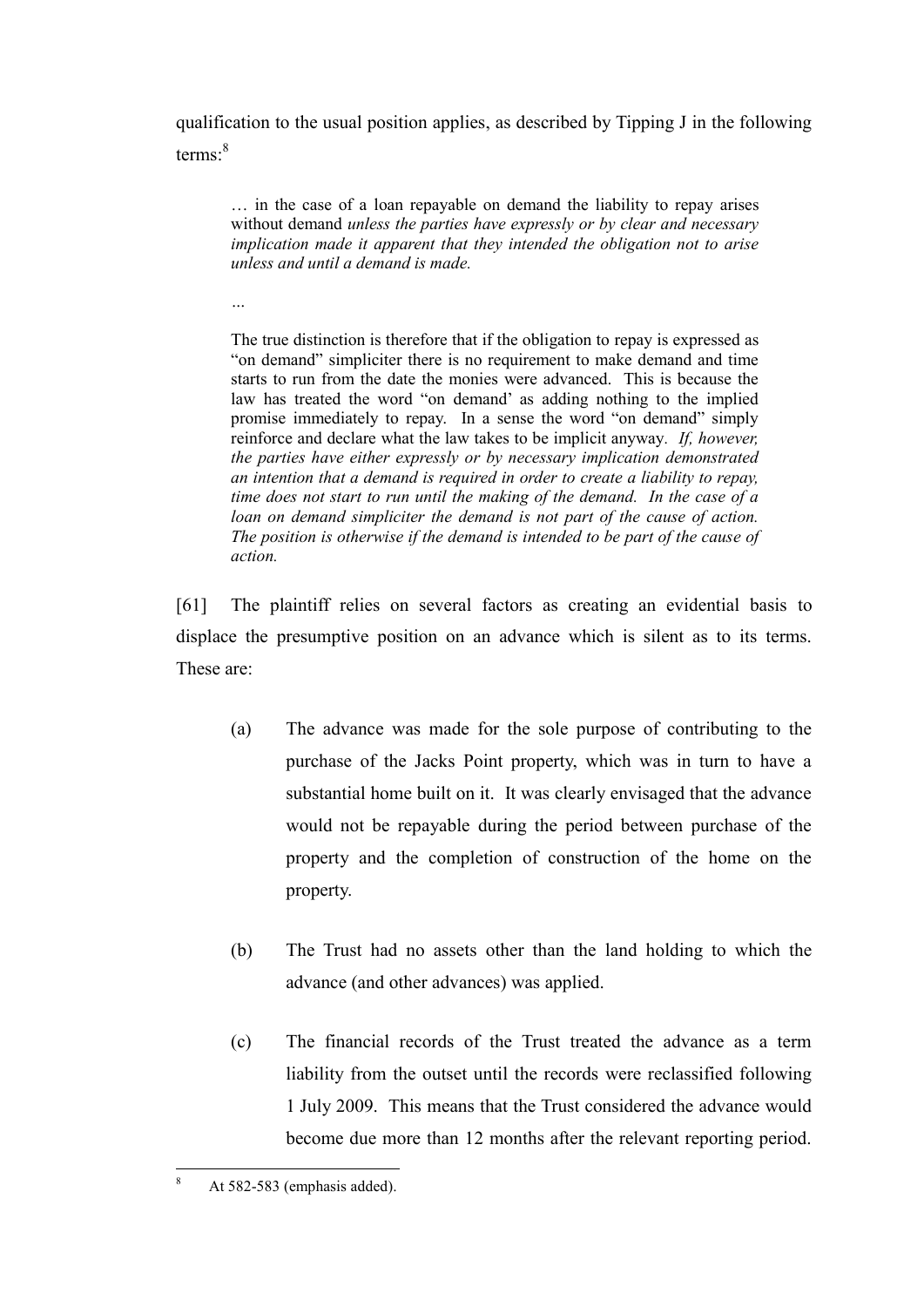In other words, the Trust did not treat the advance as a current liability.

(d) While acknowledging that JDL recorded the advance as a current liability, the plaintiff says that this is readily explicable. If JDL had not categorised the advance as a current liability the balance sheet would have shown that JDL was insolvent. Mr Miller acknowledges that JDL would have been insolvent on the measure that it would not have been able to pay its debts as they fell due.

[62] In essence, the plaintiff contends that the amalgam of evidence, objectively assessed, shows the advance was not treated as a current asset by JDL despite it being categorised as such in its accounts. Put another way, the intention of the parties was that the loan would not be repayable unless a specific demand was made, with a reasonable time for the Trust to arrange finance.

[63] The plaintiff also places reliance on the decision *McNeill v Gould.*<sup>9</sup> That case involved a sum advanced from one de facto partner to the other for the purchase of a property. When the relationship came to an end, the partner who lent the money sought repayment and that was resisted on the basis that the advance was statute barred. In the circumstances, the Court held it was an implied term that the loan was not immediately on demand, but repayable in the circumstances of the failure of the relationship. 10 As a consequence, the default position in *DFC New Zealand Ltd v McKenzie* did not apply.

[64] The defendants' response is that the advance was recorded as a current asset by JDL and the accounts of the creditor are more determinative than those of the debtor. Thus the categorisation of the advance as a term liability by the Trust is of no real consequence. This is particularly so because of the different reporting guidelines incumbent on JDL as a creditor compared to the Trust as a debtor. In addition, the mere fact that the funds were to be applied for the purpose of the purchase of property and potentially a substantial development, does not change the

 $\overline{9}$ <sup>9</sup> *McNeill v Gould* (2002) 4 NZ ConvC 193, 557 (CA).

At  $[31]$ .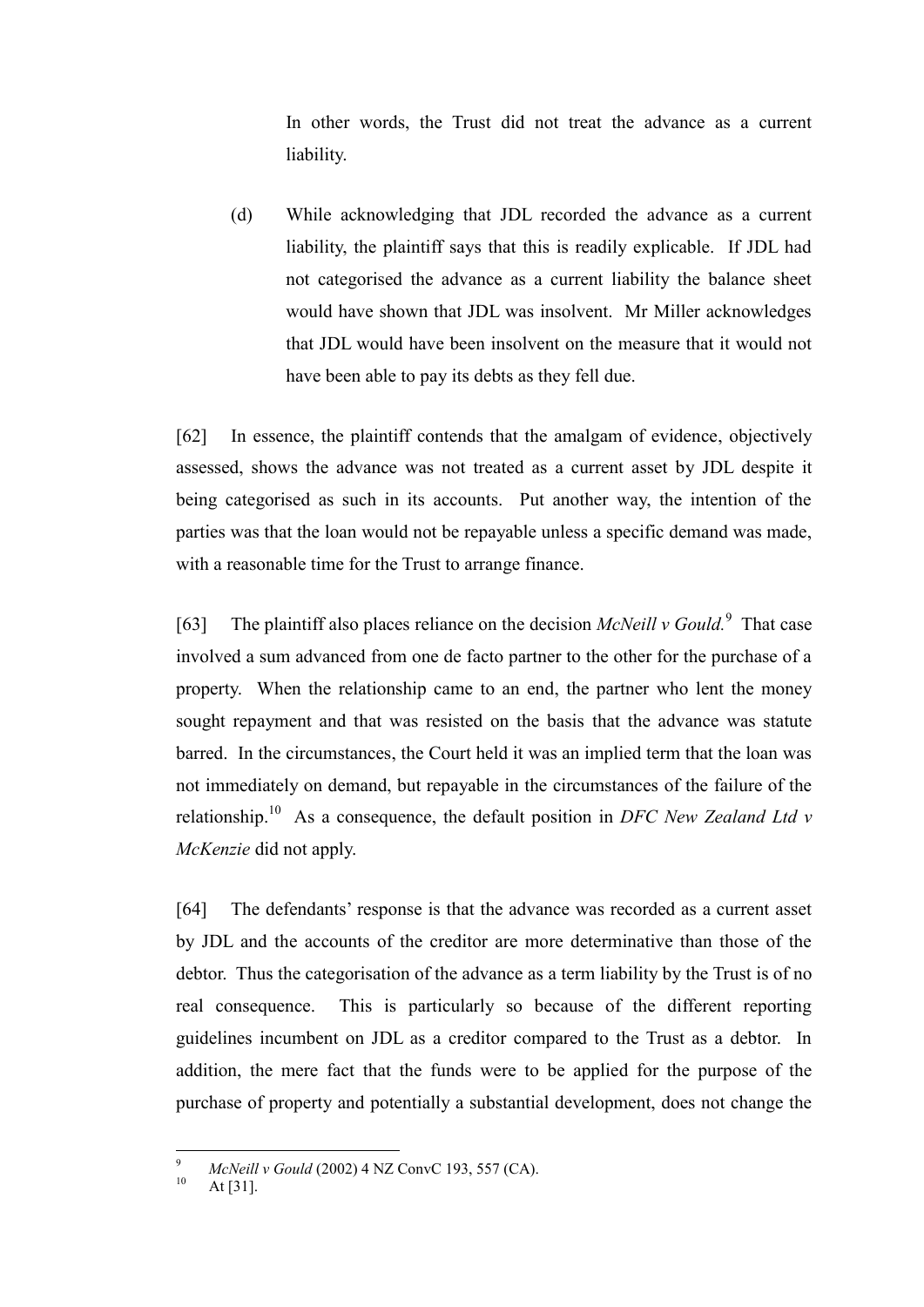nature of the advance from a current debt payable on demand. In this respect, the fact that it might not be repaid in the short term is of no moment: it was nevertheless repayable from the moment it was advanced.

[65] Having considered the evidence, I am not satisfied that there is sufficient evidence to support a "necessary implication" that the parties intended the obligation to repay to be deferred until and unless a demand was made. While the fact that the loan was used to purchase an asset of a non-current nature might indicate an intention for it to be a term liability, I accept Mr Adam's evidence that it is not definitive of the terms of the loan in the absence of any other supporting evidence.

[66] I therefore find that the debt was payable "on demand" simplicitor. As a result, unless circumstances arise to postpone the running of the limitation period, the claim for repayment would be statute barred on 3 October 2012, being six years after the funds were advanced.

# <span id="page-20-0"></span>*Was there acknowledgment of the debt by the Trust to extend the limitation period?*

[67] In the event that I found the contractual cause of action statute barred, the plaintiff has pleaded both acknowledgement and concealment to postpone the commencement of the limitation period.

[68] Acknowledgement is provided for by ss 25 and 26 of the Limitation Act 1950 which relevantly provide:

#### **25 Fresh accrual of action on acknowledgment or part payment**

- …
- (4) Where any right of action has accrued to recover any debt or other liquidated pecuniary claim, or any claim to the personal estate of a deceased person or to any share or interest therein, and the person liable or accountable therefor acknowledges the claim or makes any payment in respect thereof, the right shall be deemed to have accrued on and not before the date of the acknowledgment or the last payment:

Provided that a payment of a part of the rent or interest due at any time shall not extend the period for claiming the remainder then due, but any payment of interest shall be treated as a payment in respect of the principal debt.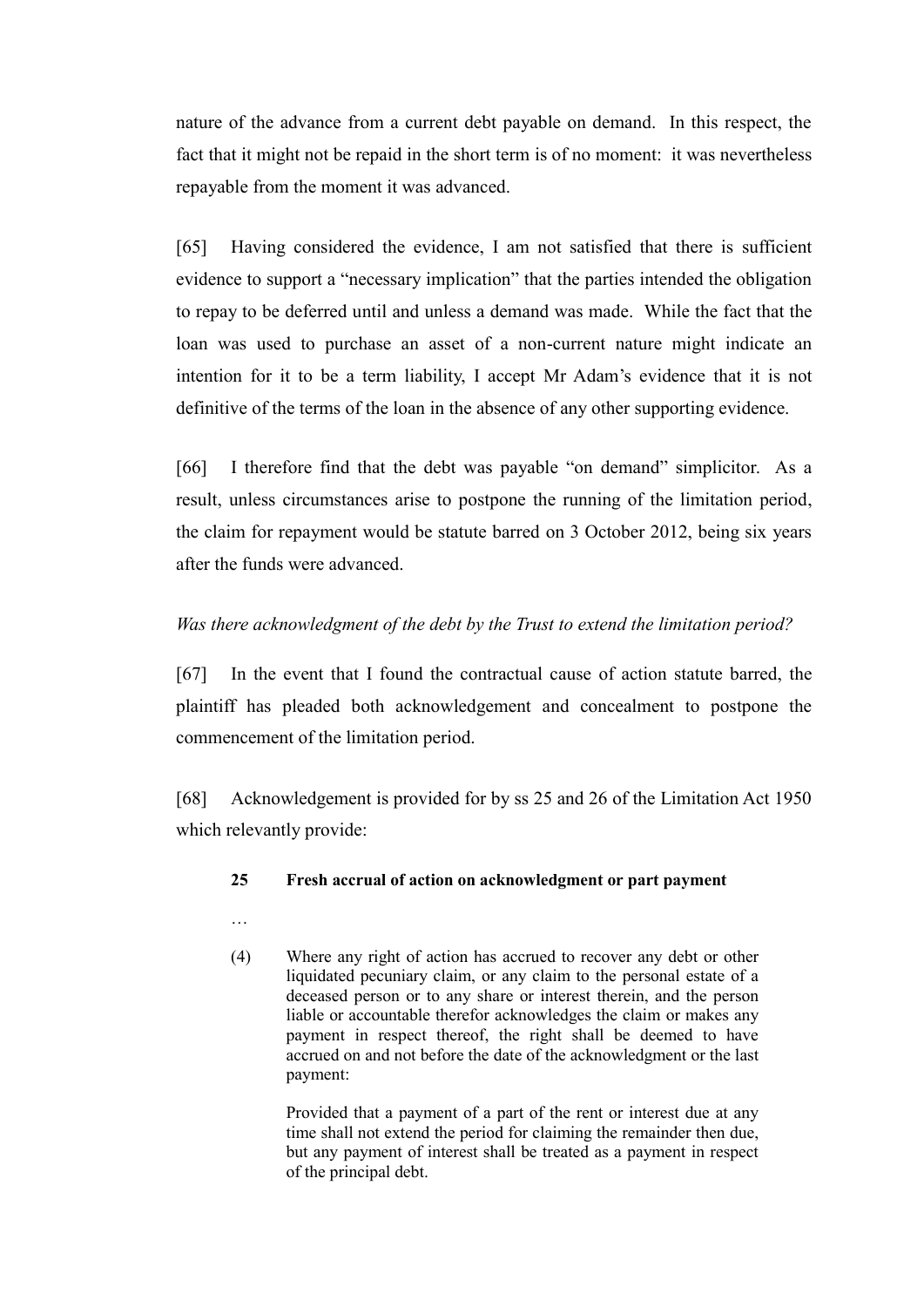#### **26 Formal provisions as to acknowledgments and part payments**

- (1) Every such acknowledgment as aforesaid shall be in writing and signed by the person making the acknowledgment.
- (2) Any such acknowledgment or payment as aforesaid may be made by the agent of the person by whom it is required to be made under the last preceding section, and shall be made to the person, or to an agent of the person, whose title or claim is being acknowledged or, as the case may be, in respect of whose claim the payment is being made.
- [69] In order for there to be an acknowledgment there must be:
	- (a) a right of action to recover a debt that has accrued;
	- (b) an acknowledgement in writing;
	- (c) the acknowledgment must be signed by the Trust or its agent; and
	- (d) the acknowledgement must be made to JDL or its agent.

[70] Clearly a right of action to recover the debt has accrued, the debt being repayable from 3 October 2006 onwards when it was advanced. In terms of the requirement for an acknowledgement made in writing, I am satisfied that the Trust's accounts fulfil the requirement of an acknowledgement being in writing and are also capable of amounting to sufficient acknowledgement.<sup>11</sup> This is because the accounts clearly recognise the existence of the debt which is all that is required.<sup>12</sup>

[71] The real dispute in this case is whether the accounts were signed by the Trust or its agent and whether the acknowledgement was made to JDL or its agent.

[72] For the purposes of signing the acknowledgement in writing, the plaintiff asserts that HGW was the agent of the Trust for the purposes of acknowledgement. HGW did, of course, prepare the Trust's accounts and signed the accountant's

 $11$ See generally A McGee *Limitation Periods* (7<sup>th</sup> ed, Sweet and Maxwell, London, 2014) at [18.029] – [18.033], citing *Jones v Bellgrove Properties* [1949] 1 ALL ER 498 (KB). In New Zealand, the possibility of accounts constituting an acknowledgement was accepted in principle in *Anchorage Management Limited v Oldham* (1997) 11 PRNZ 110 (HC).

<sup>12</sup> *Frankton Gateway Apartments (2003) Ltd (in liquidation) v Sullivan* [2012] NZHC 2399 at [54] citing *Wright v Pepin* [1954] 1 WLR 635 (CH).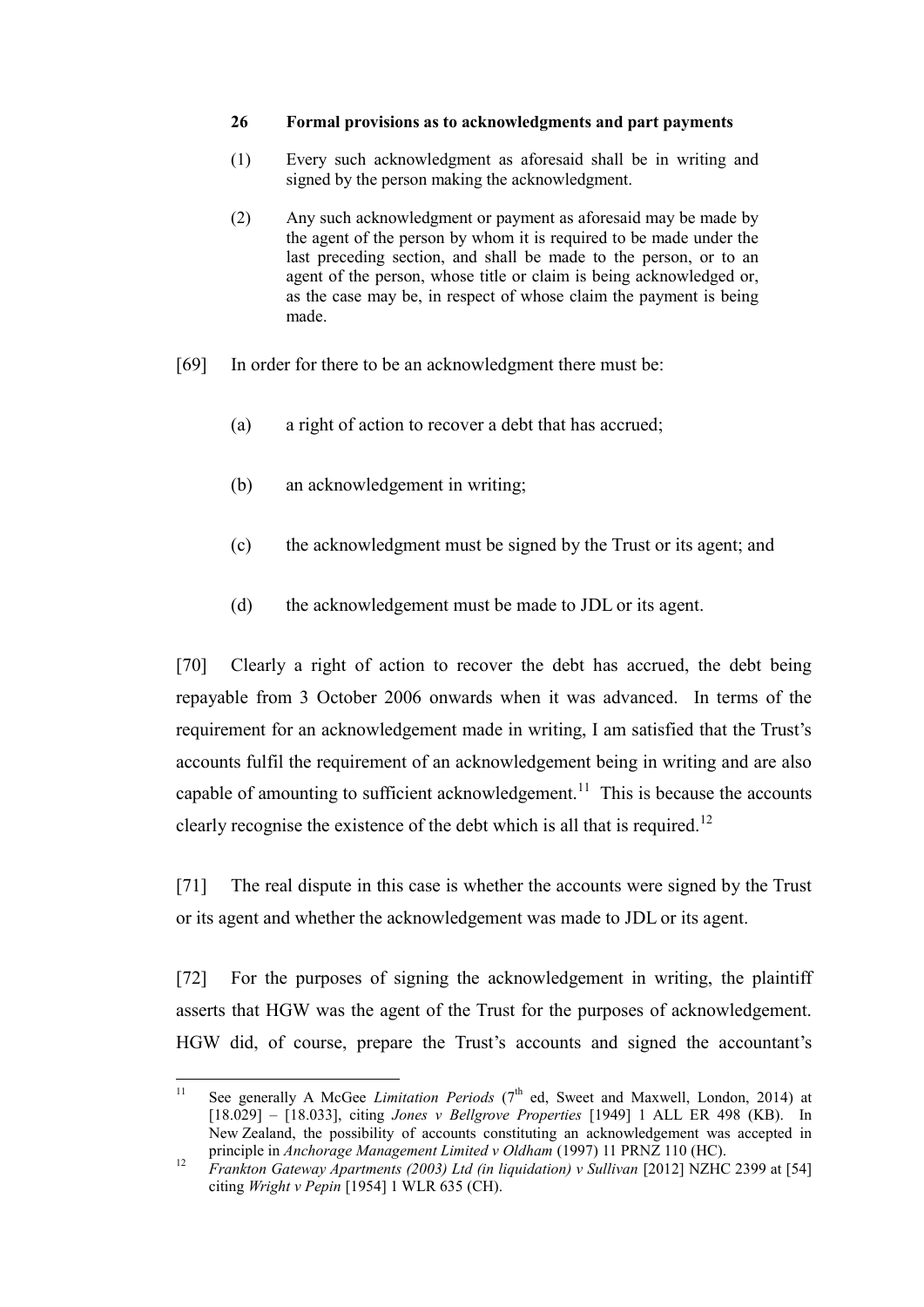statement which accompanied the accounts. However, HGW's role was limited to "collection, classification and summarisation of financial information supplied". To that extent, they were effectively in the position of auditors of the Trust's accounts. As was held in *Re Transplanters (Holding Company) Limited*, auditors are not generally agents of a company for the purpose of acknowledging debts.<sup>13</sup> Given the accounting firm's limited role in preparing the accounts, it is difficult to see how it would be competent for the accountants to acknowledge any debt on behalf of the Trust.

[73] However, of course, HGW Trustees Limited (a separate entity) was one of the trustees of the Trust and I accept that after Mr Miller went through all the James' group accounts, including the Trust's accounts, with Mr James, he then signed them on behalf of HGW Trustees Limited and also sent them to the other trustee to sign as well. There can be no doubt that, in this form, the accounts constituted a written acknowledgment.

[74] The real issue is whether the Trust's signed accounts were ever delivered to JDL or its agent before 3 October 2012. While the plaintiff suggested that the annual meetings with Mr James, when the accountants went through the accounts with him, constituted delivery, I accept the defendants' submission that the accounts were not signed by the trustees at that stage. The clear evidence was that the accounts were not signed by either of the trustees until after these meetings. The next route by which the plaintiff asserts that the Trust's signed accounts were delivered to JDL or its agent were by sending, under cover of an email on 10 July 2012, proofs of debt for Heriot Holdings Limited and Chris James which the plaintiff says reflect "an acknowledgement that the asset of \$740,000 owing by [the Trust] was restored to JDL, in liquidation". However, these are no more than steps taken by third parties on the assumption that the Trust owes JDL \$740,000. That does not transform them into the presentation of a signed acknowledgement from the Trust to the company.

[75] Finally, the plaintiff points to the "further acknowledgement" on 25 October 2012 when Mr Harvie of HGW sent the liquidator the JDL balance sheet, and while saying he was "not authorised to comment on the reconstruction of the

 $13$ <sup>13</sup> *Re Transplanters (Holding Company) Limited* [1958] 1 WLR 822.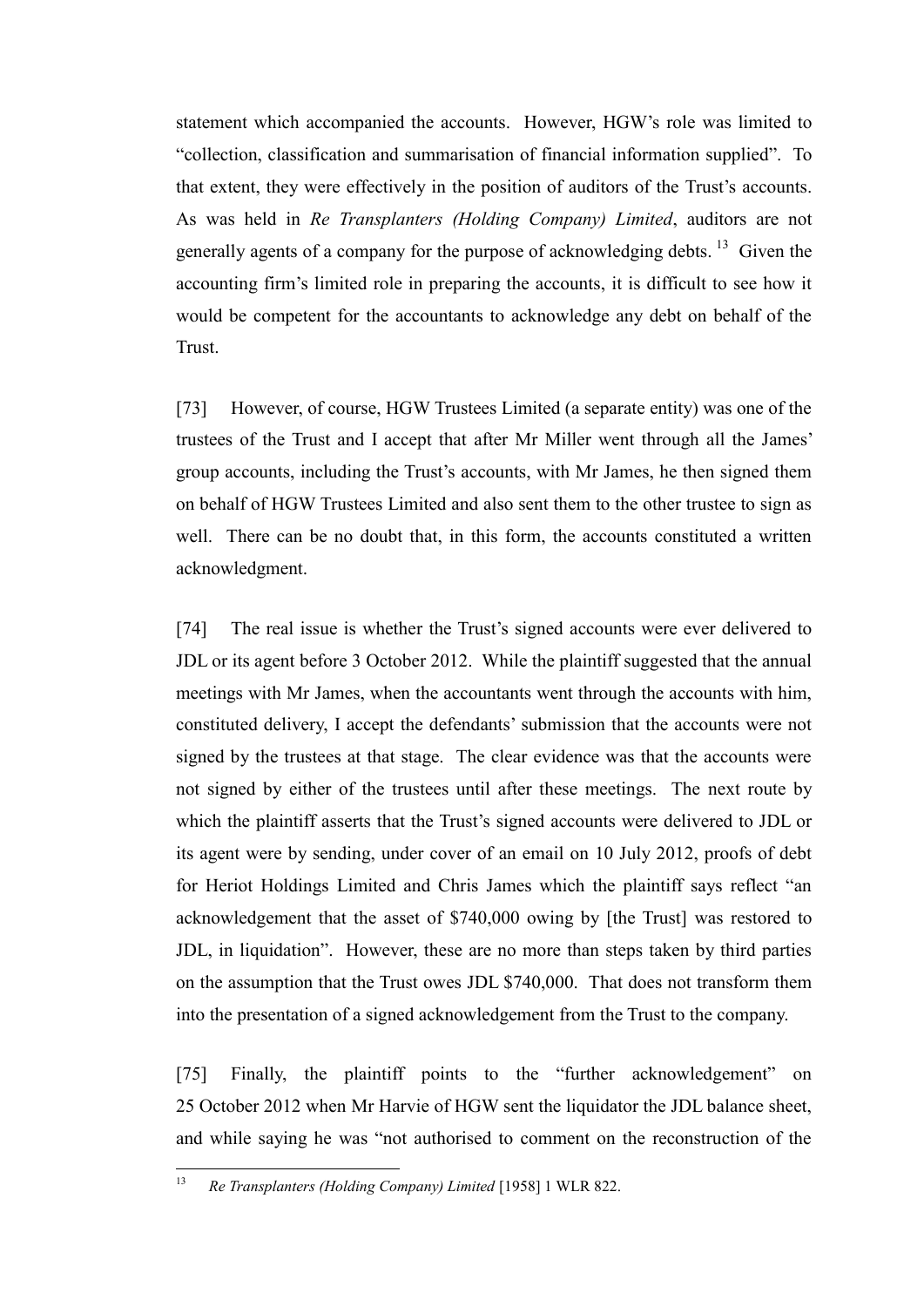\$740,000 loan to [the Trust]", the plaintiff says that he was acknowledging, on behalf of the Trust, the \$740,000 liability owed to JDL.

[76] The short response to this is that even if HGW was an agent of the trustees, which is not clear, by 25 October 2012 on standard limitation principles, the acknowledgement (if this is what it was) came too late to be effective.

# <span id="page-23-0"></span>*Was there concealment of the cause of action?*

[77] The plaintiff next argues that the claim and contract is not barred because of the provisions of s 28 of the Limitation Act 1950. That section provides:

# **28 Postponement of limitation period in case of fraud or mistake**

Where, in the case of any action for which a period of limitation is prescribed by this Act, either—

- (a) the action is based upon the fraud of the defendant or his agent or of any person through whom he claims or his agent; or
- (b) the right of action is concealed by the fraud of any such person as aforesaid; or
- (c) the action is for relief from the consequences of a mistake,—

the period of limitation shall not begin to run until the plaintiff has discovered the fraud or the mistake, as the case may be, or could with reasonable diligence have discovered it:

Provided that nothing in this section shall enable any action to be brought to recover, or enforce any charge against, or set aside any transaction affecting, any property which—

- (d) in the case of fraud, has been purchased for valuable consideration by a person who was not a party to the fraud and did not at the time of the purchase know or have reason to believe that any fraud had been committed; or
- (e) in the case of mistake, has been purchased for valuable consideration, subsequently to the transaction in which the mistake was made, by a person who did not know or have reason to believe that the mistake had been made.

[78] The circumstances which it was submitted amounted to concealment for the purposes of s 28 rely on the resolution of 1 July 2009 and the subsequent amendment of the Trust's accounts in September 2009 to reflect the terms of that resolution.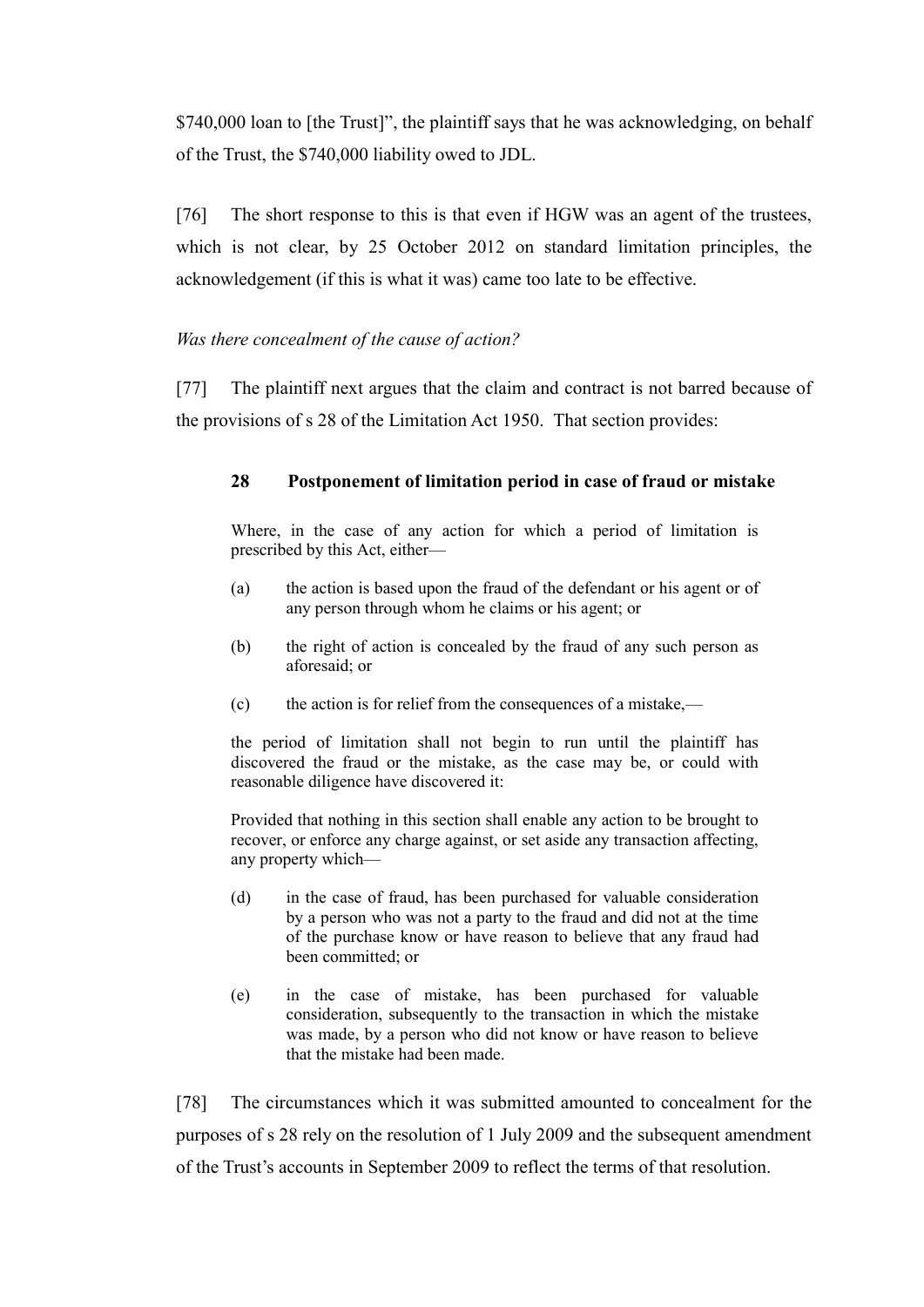[79] Having heard both Mr James and Mr Miller give evidence, I am satisfied that neither the trustees nor JDL genuinely believed there was a proper basis for the recoding of the transaction and for the consequent amendments to the accounts. Indeed, both the trustees and Mr James knew that the \$740,000 was an advance by JDL to the Trust, but the liquidator was not so aware. Furthermore, when the liquidator made inquiries about the transaction, there was a deliberate failure to provide full answers which would have demonstrated that the terms of the resolution were false.

[80] Given their knowledge of the true circumstances, the combination of the trustees' resolution confirming the accounts, including the recategorisation of the \$740,000 as owing to Mr James, not JDL, coupled with the changes to JDL's accounts, was fraudulent. The steps taken to implement the resolution were intended to remove an asset of JDL from the accounts of JDL and the Trust so that the creditor would not be aware of it and would be deprived.

[81] The fraud exception to the limitation period in s 28(b) encompasses both common law or actual fraud and equitable fraud.<sup>14</sup> Equitable fraud will only be found where there is non-disclosure in breach of fiduciary or another recognised special duty. <sup>15</sup> Actual fraud is defined more broadly. *Blacks Law Dictionary* defines fraud to include "A knowing misrepresentation or knowing concealment of a material fact made to induce another to act to his or her detriment".<sup>16</sup>

[82] The Courts have never endeavoured to lay down rigid guidelines as to what amounts to fraud. However, it is clear that the term should be given its ordinary meaning which encompasses "moral turpitude",<sup>17</sup> "something dishonest and morally wrong",  $^{18}$  and "actual and deliberate dishonesty".<sup>19</sup> It has also been said that there will be fraud where a false representation is made knowingly, without belief in its truth, or recklessly, careless whether it be true or false. $^{20}$ 

<sup>14</sup> <sup>14</sup> *Inca Limited v Autoscript (New Zealand) Limited* [1979] 2 NZLR 700 (SC) at 711.

 $^{15}$  At 709 and 711.

<sup>&</sup>lt;sup>16</sup> B. A. Garner (ed) *Blacks Law Dictionary* ( $10^{th}$  ed, Thomson Reuters, 2014) at 775.

<sup>17</sup> *Joliffe v Baker* (1883) 11 QBD 255 at 270.

<sup>18</sup> *Re Companies Acts, ex parte Watson* (1888) 21 QBD 301 at 309.

<sup>19</sup> *Becker v Anderson* [2013] NZHC 2798 at [75].

Derry v Peek (1889) 14 App Cas 337 at 374.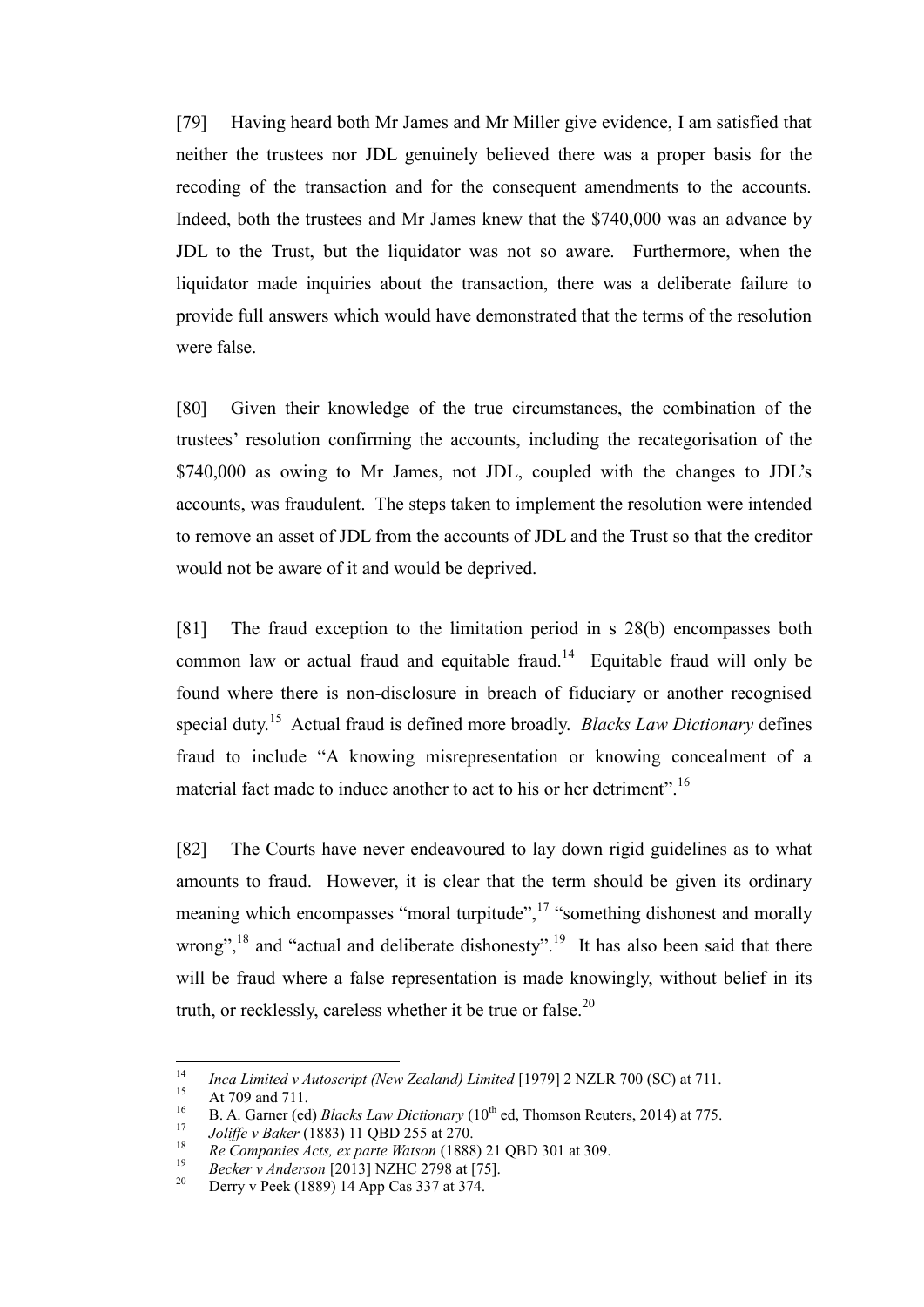# [83] In *Scott v MPC*, Viscount Dilhorne remarked:<sup>21</sup>

If, as I think ... "fraudulently" means "dishonestly," then "to defraud" ordinarily means, in my opinion, to deprive a person dishonestly of something which is his or of something to which he is or would or might but for the perpetration of fraud be entitled.

[84] In my view, there can be little doubt that the removal of the \$740,000 liability from the accounts of the Trust was dishonest. First, I am satisfied that at the time the resolution was drafted there was no evidential basis for the explanation provided for it and both the drafters and the signatory knew it to be untrue. Second, it is now accepted by all parties that the recoding of the \$740,000 should never have taken place. Its only purpose was, at least superficially, to ensure the \$740,000 was removed as an asset of the company, and was done so in a way that avoided the application of the voidable preference regime. Although the dishonesty was, with diligence, found out, it certainly led the liquidator, for a considerable period of time, to assume the company had no assets to meet its creditors.

[85] The defendants say it cannot be fraud because the prior years' accounts had not been changed and so the true position was "plain as a pike staff". The defendants rely on the evidence of Mr Adams, an insolvency specialist, to support this. However, his evidence does not suggest the amendments to the accounts were not intended to remove an asset from the company, rather that the true position was able to be discovered by a competent liquidator undertaking appropriate investigations. However, even he does not suggest the liquidators could have realised the correct position until the end of November 2010, when the liquidator first received copies of the earlier financial statements and the company's minute book. Even then I consider the liquidator had to make enquiries to resolve the conflict between the earlier statements showing the advance, and the later "correction". Being on notice that there is an issue to enquire into is not the same as having a sufficient factual basis to support a right to claim repayment of an advance.

[86] While there was a pleading of equitable fraud, I consider it was unnecessary to resort to equitable fraud which seemed to rely on a duty of disclosure incumbent on the Trust as a result of the claim. Such an approach over complicated matters.

 $21$ *Scott v MPC* [1975] AC 819 (HL) at 839.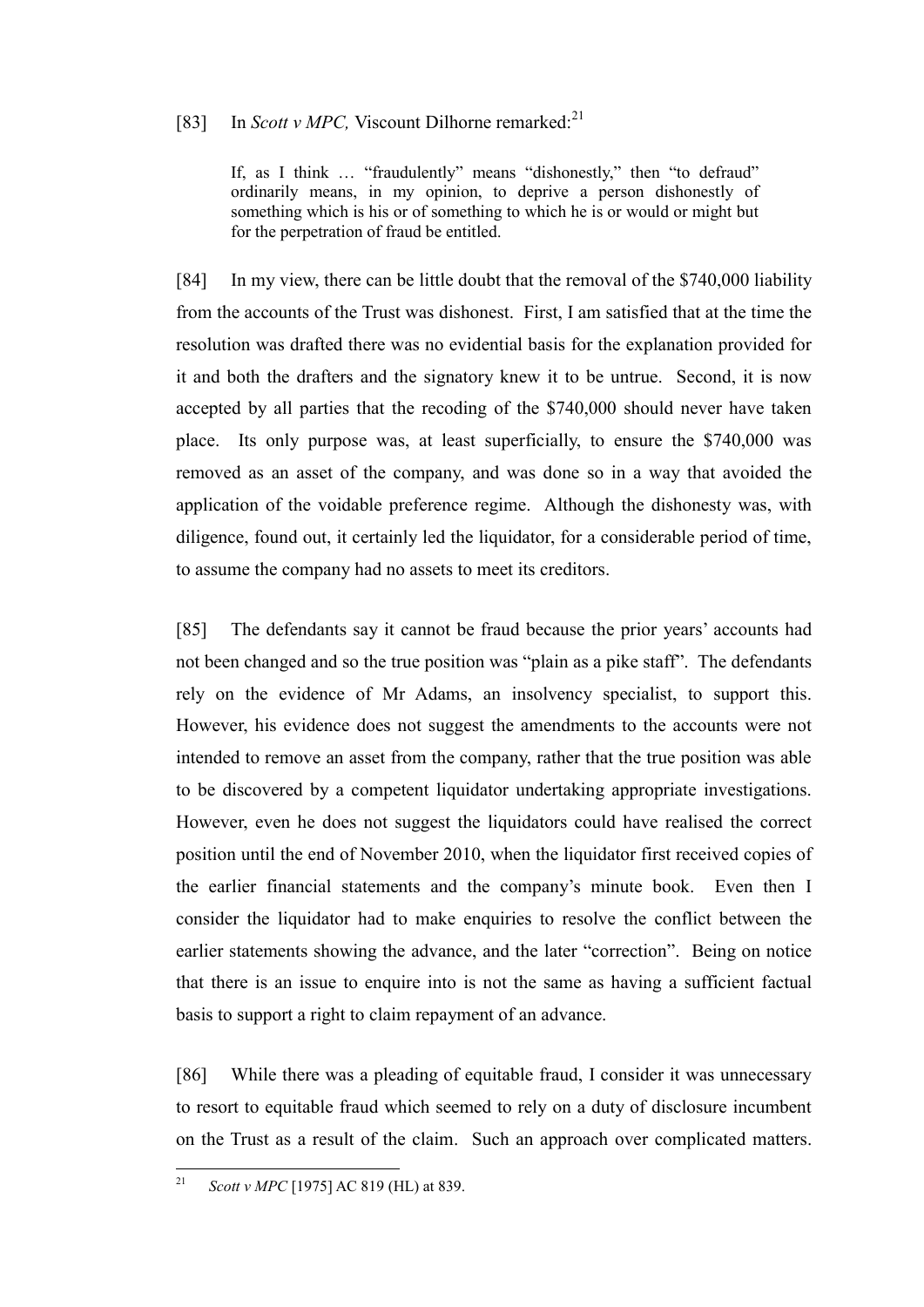The simple position is that there was actual fraudulent concealment perpetrated by altering the relevant accounts, occurring at least on 21 September 2009 when the Trust's accounts were altered, and it is from this date that the concealment began to run.

### <span id="page-26-0"></span>*When was the fraud reasonably discoverable?*

[87] Having reached the view that the cause of action in debt was concealed by fraud, the period of limitation does not begin to run until "the plaintiff has discovered the fraud or the mistake … or could with reasonable diligence have discovered it".<sup>22</sup>

[88] I am satisfied the fraud was actually discovered by the liquidator on 8 June 2012 when the interview of Mr Miller under s 261 of the Companies Act 1993 was conducted. The defendants however, argued that if the 2009 accounts did conceal the true position, the true position was always "reasonably discoverable" because the earlier accounts remained unaltered and disclosed the true position.

[89] The principles which apply to reasonable discoverability were set out in *New Zealand Bloom Ltd v Cargolux Airlines Ltd S.A.:* 23

(a) The concept of reasonable discoverability introduces an objective element, with the test being:

> ...how a person carrying on a business of a relevant kind would act if he had adequate but not unlimited staff and resources and were motivated by a reasonable but not excessive sense of urgency.

- (b) The concept requires the exercise of reasonable, not exceptional, diligence.
- (c) It is not enough to show that a plaintiff might have discovered a breach by pursuing an enquiry in some collateral matter; a defendant must show that there has been something to put the plaintiff on enquiry in respect of the matter in question, and that if enquiry had been made it would have led to the discovery of the real facts.

<sup>22</sup> <sup>22</sup> Limitation Act 1950, s 28.<br><sup>23</sup> May Zanky d Plasm Ltd.

<sup>23</sup> *New Zealand Bloom Ltd v Cargolux Airlines Ltd S.A.* [2012] NZHC 3012 at [37] (footnotes omitted).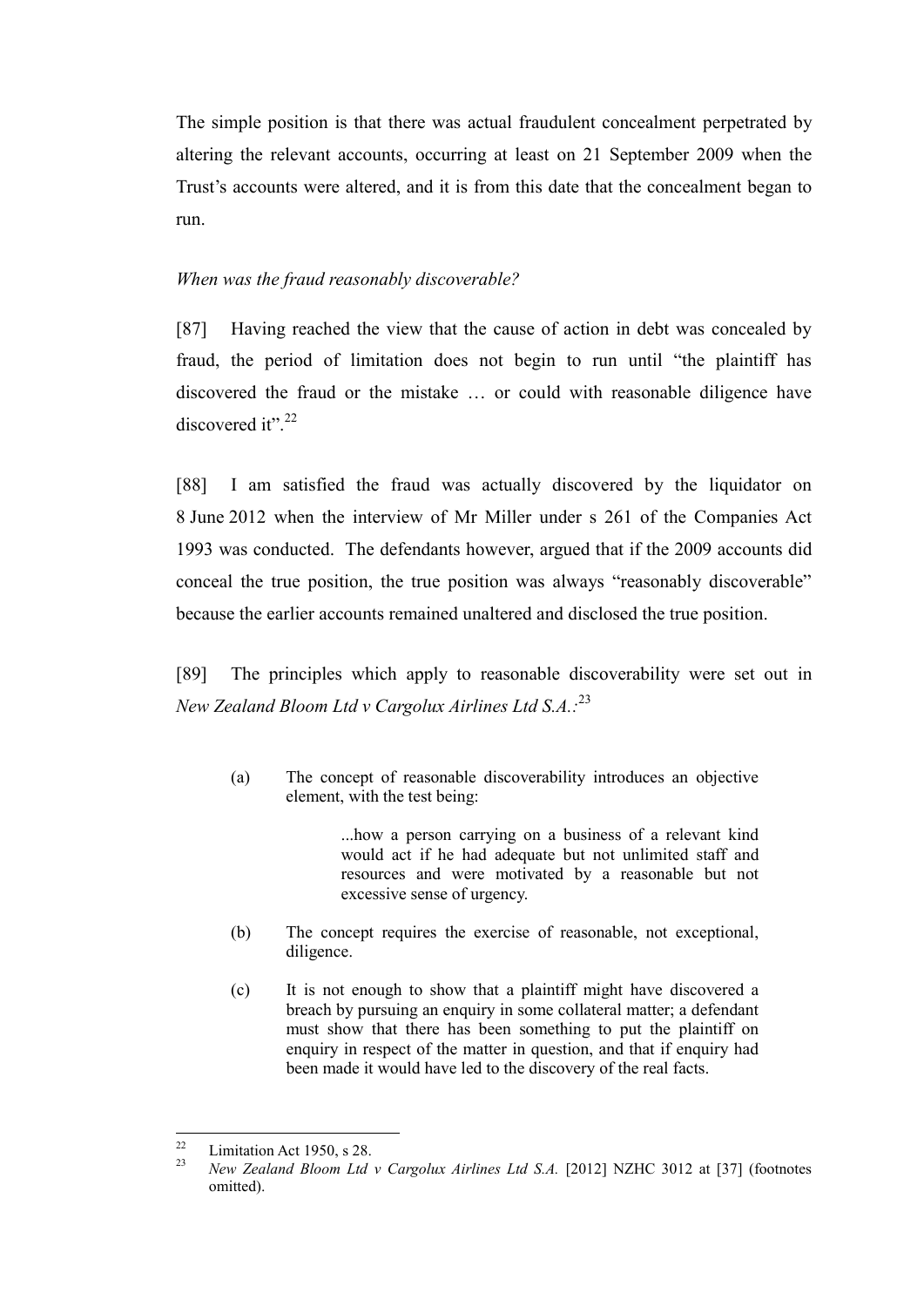- (d) The "matter giving rise to the contravention" refers to conduct in contravention of the Act rather than the legal consequences of those facts (such as loss).
- (e) Time will begin to run at the point when reasonable enquiries would have led to knowledge of the relevant facts.

[90] Taking these factors into account I consider that the conduct of Mr Reynolds is an appropriate guide as to the conduct of a liquidator exercising reasonable diligence. He was thorough and persistent in his requests for information to verify the current state of the company's accounts. Mr Reynolds was appointed as liquidator on 25 November 2010. He began querying the transaction involving the \$740,000 in late May 2011, which is within six months of his appointment. However, because of the resistance he experienced to his inquiries on that matter, he was not able to fully discern the truth until the conclusion of the second s 261 interview on 8 June 2012, which was just over 12 months later.

[91] I therefore consider that even if the first liquidators had been reasonably diligent (and I make no finding on whether they were or were not), their suspicions would not have been raised for around six months. Six months into the liquidation, the Trust had already altered its accounts by removing the liability to repay JDL, and it took a further 12 months to get to the bottom of it. Based on Mr Reynolds' actions, in the circumstances of this liquidation, I am satisfied it would have taken a reasonably diligent liquidator 18 months to uncover the truth. As the company went into liquidation on 6 July 2009, that means that the concealment was not reasonably discoverable until 6 January 2011.

[92] Section 28 of the Limitation Act provides that:

The period of limitation shall not begin to run until the plaintiff has discovered the fraud or mistake, as the case may be, or could with reasonable diligence have discovered it:

[93] An unusual feature in this case is that there was, of course, no concealment of the cause of action for a number of years, but the concealment was effected by the combined "recoding" of the loan in both JDL's and Trust's accounts.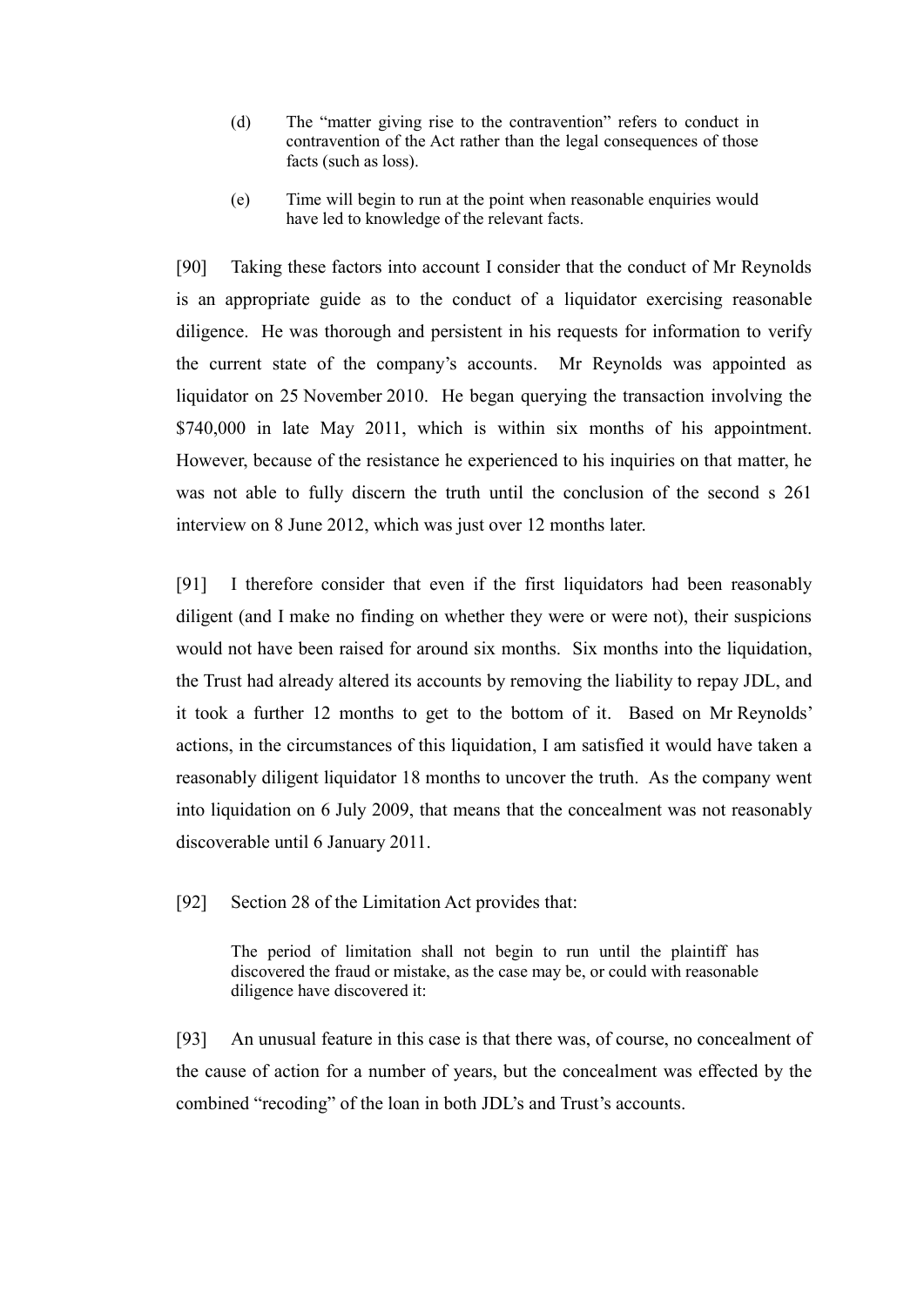[94] Although the point was not debated before me (the defendants taking the view that the correct status of the \$740,000 was always reasonably discoverable), the effect of s 28 is that time, for the purposes of limitation, does not run at all until the fact which has been concealed becomes discoverable. In the present case this means the liquidator had six years from 6 January 2011 in which to file his claim.

[95] An alternate view, but one that is not obviously supported by the language of s 28, is that there is a suspension of the limitation period running during the period of concealment until its discovery or reasonable discovery. The issue was addressed by the House of Lords in *Sheldon v RHM Outhwaite (Underwriting Agencies) Ltd*, in relation to the equivalent English legislation.<sup>24</sup> The Court there debated three available options for dealing with subsequent concealment for limitation purposes. The first was that time continued to run despite the subsequent concealment.<sup>25</sup> The second was that the running of time was suspended while the fact was concealed and resumed when the fact became discoverable. The third was that time did not run at all until the fact became discoverable. By a bare majority, the House of Lords concluded that "[o]n the plain meaning of the words any deliberate concealment of relevant facts falls within section  $32(1)(b)$  with the consequence that, in applying the statutory time limits, time does not start to run until the concealment is discovered".<sup>26</sup>

[96] As was concluded by the majority in the House of Lords, I consider that s 28(b) is drafted widely enough to cover both the case where the concealment is contemporaneous with the accrual of the cause of action and when it occurs at a later time (which would be the usual case), and acts to postpone the commencement of the limitation period to the date it becomes discoverable.

### <span id="page-28-0"></span>*Conclusion*

[97] The first cause of action succeeds. Although I have found that the date of the advance is 3 October 2006, the advance was repayable on demand simplicitor and, in the ordinary course, the period of limitation would begin running from that date,

<sup>24</sup> <sup>24</sup> *Sheldon v RHM Outhwaite (Underwriting Agencies) Ltd* [1996] AC 102 (HL).

<sup>&</sup>lt;sup>25</sup> This was the approach adopted in *Tito v Waddell (No. 2)* [1977] Ch. 106.

<sup>26</sup> *Sheldon v RHM Outhwaite,* above n 24, at 145 G-H per Lord Brown-Wilkinson.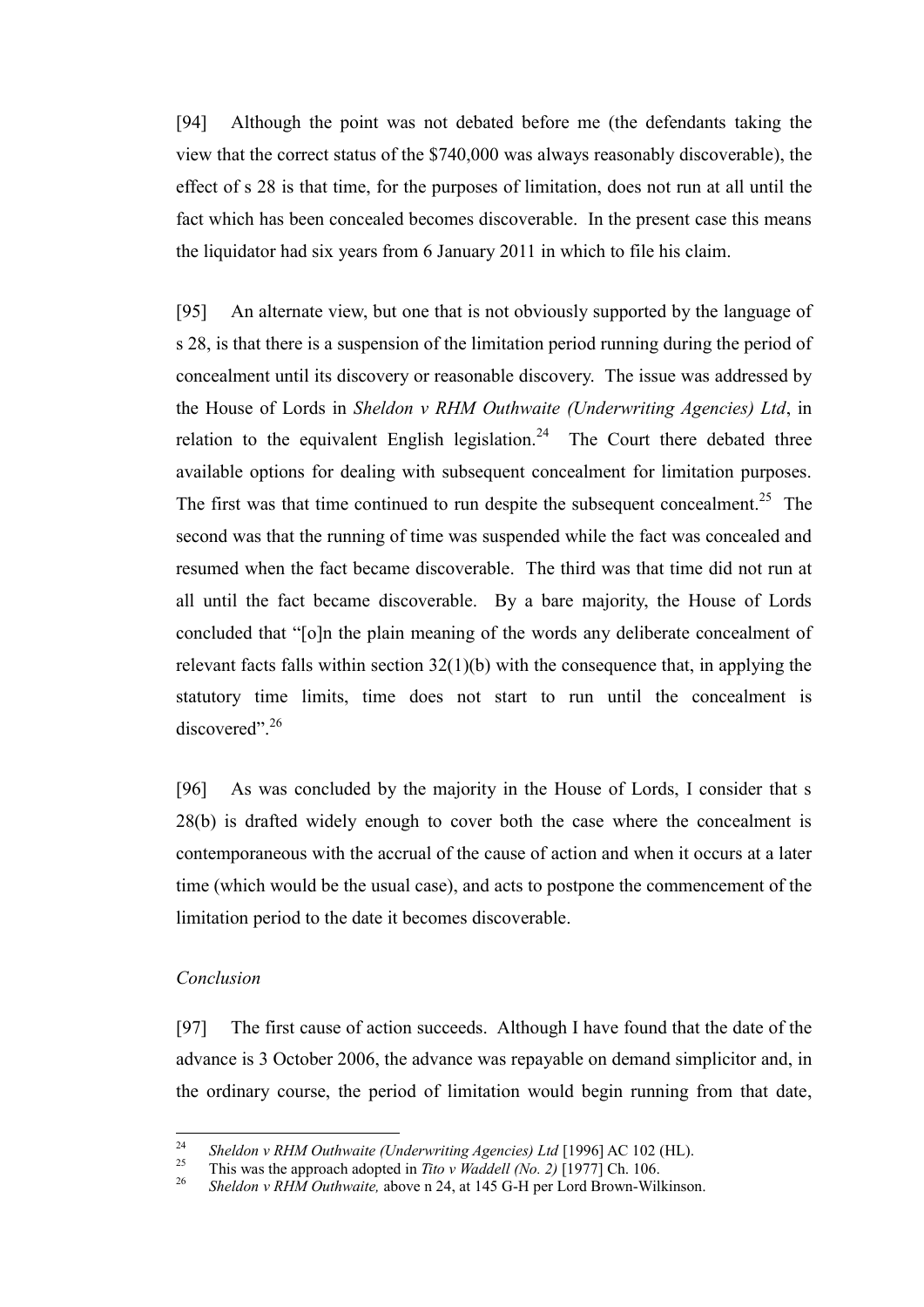s 28(b) of the Limitation Act 1950 applies. Because there was fraudulent concealment of the debt effected by the alteration of the accounts of JDL and the Trust and it would have taken a reasonable liquidator, from the date of his or her appointment, 18 months to discover the correct factual position, the concealment was not reasonably discoverable until 6 January 2011, and this was when the limitation period commenced running.

[98] These proceedings were filed on 16 November 2012 which is within six years of this date. Judgment is therefore entered in the sum of \$740,000 against the first defendants.

### <span id="page-29-0"></span>**Did the advance create a constructive or resulting trust in the Jacks Point land?**

[99] The claim that the advance of funds created a constructive or resulting trust in the Jacks Point land is pleaded as an alternative to the contractual cause of action. However, my findings on the first cause of action preclude this cause of action succeeding. All parties now accept that the transaction involved an advance, with the defendants resisting the plaintiff's claim on the grounds of the limitation defence alone.

[100] As the Court of Appeal made clear in *Potter v Potter*: the concept of a resulting trust is incompatible with a loan.<sup>27</sup> The claim could not transform into a quite different specie of claim simply because the limitation defence succeeded. This cause of action accordingly fails.

#### <span id="page-29-1"></span>**Does a claim for compensation arise under the Property Law Act 2007?**

[101] The third cause of action was under subpart 6 of part 6 of the Property Law Act 2007, claiming there had been dispositions of property by the defendants to the prejudice of creditors.

[102] First, it was claimed that the transfer and recoding of the \$740,000 in the JDL and Trust accounts was a prejudicial disposition of property. However, in light of the defendants' acknowledgment that the transfer and recoding is ineffective to remove

<sup>27</sup> <sup>27</sup> *Potter v Potter* [2003] 3 NZLR 145 (CA) at [13].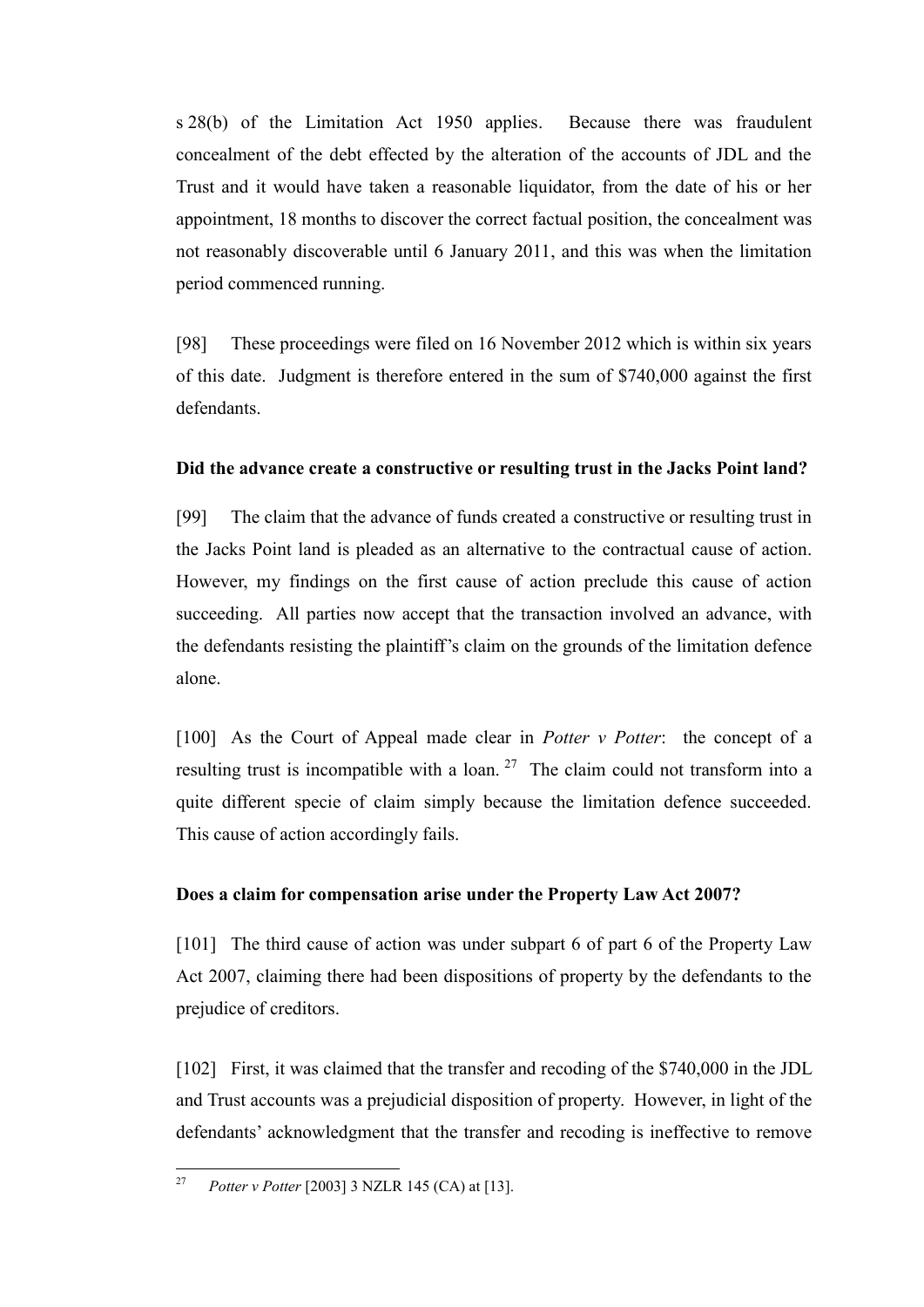the loan as an asset of JDL, and my finding that the liquidator is entitled to repayment of the advance, the result is that there has not been an effective disposition. Consequently, the liquidator and JDL's creditors are not prejudiced and it would be inappropriate to make orders against either of the defendants.

[103] The second disposition claimed is a disposition as defined in s  $345(2)(c)$  of the Property Law Act 2007, by the grant of a variation of mortgage to ASB bank so that ASB has an increased right to equity in the Jack Points property to the level of \$17.5 million.

[104] The primary problem with this claim is that it pre-supposes the liquidator has an interest in the Jacks Point property. I have found that is not the case.

[105] The second problem is that while a variation of mortgage increasing the priority amount may have been executed, it has not been registered, nor has any additional money be advanced on the strength of it. Even if there had been an interest in the Jacks Point property, there has been no prejudice to the plaintiff or the company's creditors by the grant of a variation of the mortgage.

[106] Accordingly, this head of claim fails and I decline to make the orders sought.

# <span id="page-30-0"></span>**Has there been a breach of fiduciary duty by Mr James?**

[107] There was no dispute that a director of a company owes fiduciary duties to the company. These include:

- (a) not to enter into the transactions where the director's interests conflict, or might conflict, with those of the company without disclosing that conflict appropriately; and
- (b) not to benefit in any way from their office without appropriate approval of their doing so.

[108] The alleged breaches of fiduciary duty by Mr James to JDL asserted by the plaintiff were: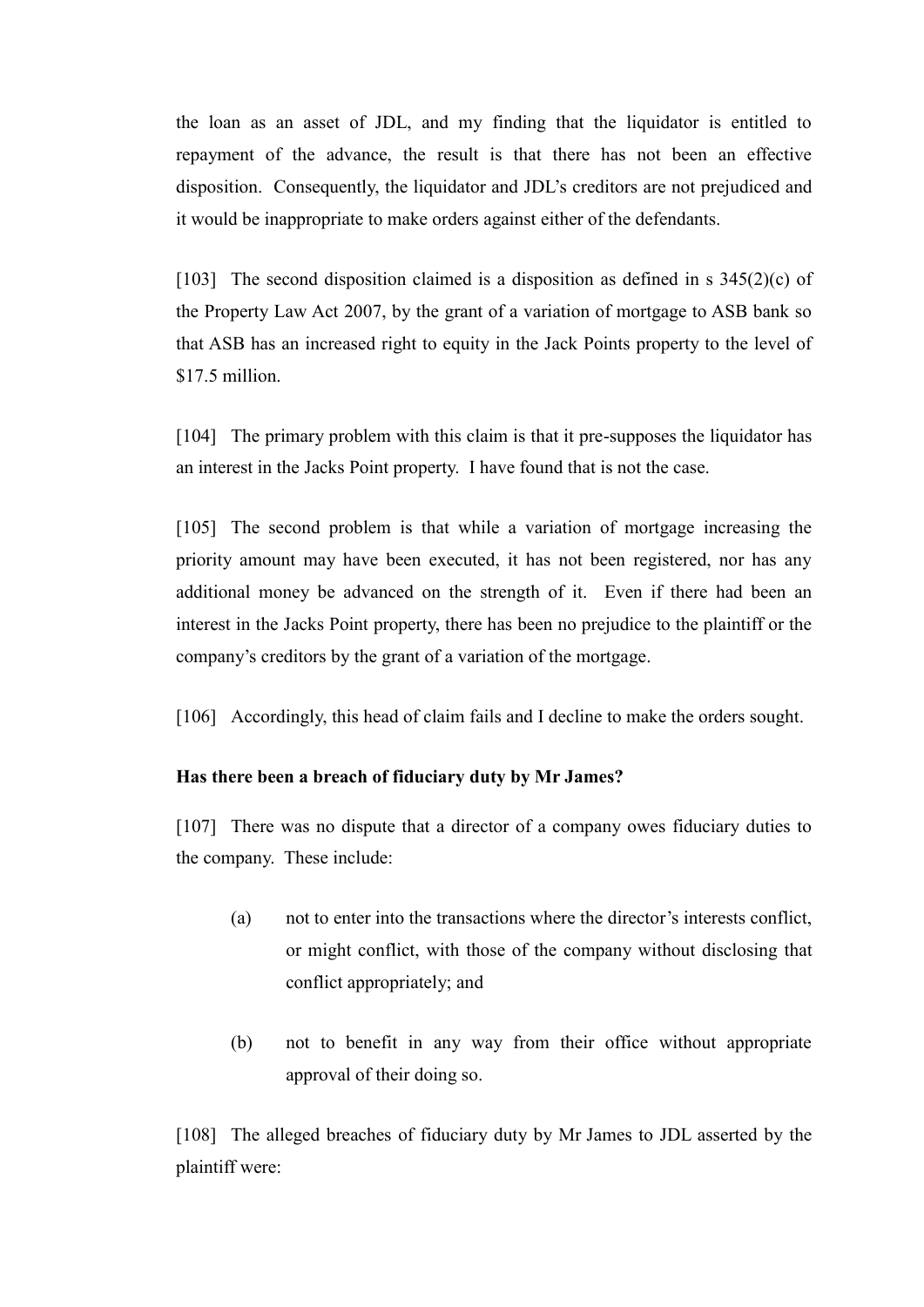- (a) he arranged and signed the resolutions and arranged for and instructed the set off /recoding transactions to benefit himself and his interests, including the trustees of the Trust. He constructed the set-off to reduce the amounts available to the creditors;
- (b) he took JDL property for himself or his interests, just prior to liquidation; and
- (c) he entered into the transactions without regard to Mana's or the liquidator's interests, other than to defeat them.

[109] The essence of the claim is that Mr James, or his interests, have received benefits and he now must restore the property and/or disgorge that gain. For completeness, the plaintiff says that the defaulting fiduciary cannot rely on professional advice, and in any event, says that at the time the advice was given, Mr James was expressly told it would not "stack up".

[110] While, for reasons I go on to discuss shortly, I am satisfied there have been breaches of duty by the director, the short point which disposes of this claim is that the defendants recognise that the recoding was a "nullity", and that the sum of \$740,000 is owed by the Trust, save for the limitation defences they advance.

[111] As I have found that the limitation defence cannot succeed, no loss flows from the alleged breach and therefore no obligation to account or to make good the default arises, and the plaintiff has no remedy under this cause of action.

# <span id="page-31-0"></span>**Has there been knowing and dishonest assistance of the breach of fiduciary duty by the trustees?**

[112] The plaintiff also claims against the first defendants that they knowingly and dishonestly assisted the breach of fiduciary duty. In particular, he says that Mr Miller, as one of the trustee's directors, knew there was no available set-off against the advance of \$740,000 but drafted the resolution and amended the accounts of JDL and the Trust. The trustees approved the accounts of the Trust and thereby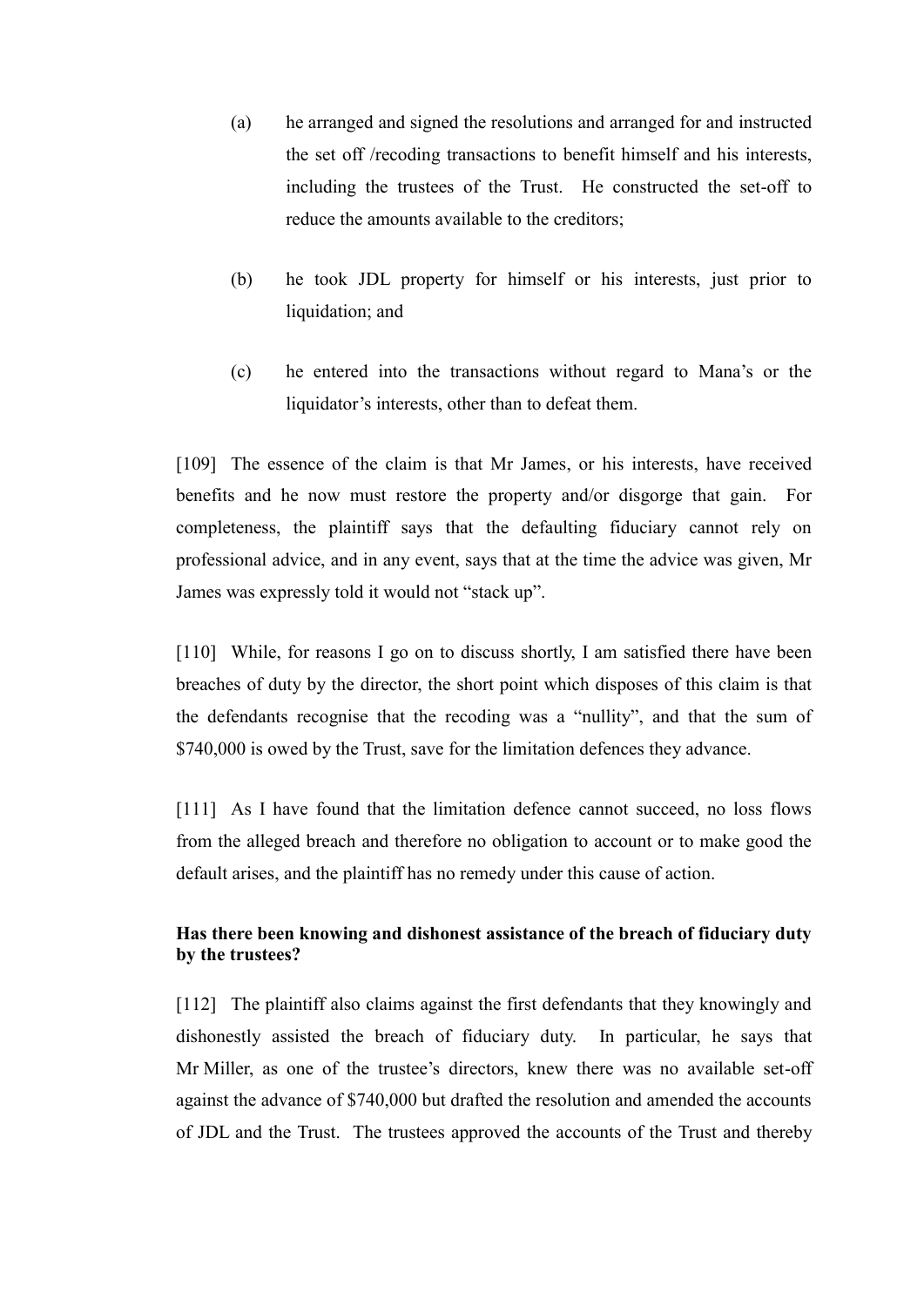participated in the breach of fiduciary duty, receiving the benefit of the release of the debt and are obliged to account to the liquidator for the sum of \$740,000.

[113] Again, while the actions of the trustees must attract criticism for allowing the accounts to be amended when there was no factual basis for doing so, there is no loss resulting to the plaintiff because of the findings I have already made as to the status of the \$740,000. The relief sought under this head of claim is therefore not available to the plaintiff.

# <span id="page-32-0"></span>**Have there been breaches of the Companies Act 1993 by the first defendant?**

[114] The plaintiff claims against Mr James personally, alleging breaches of ss 131, and 135 of the Companies Act 1993 and seeking payment or compensation under s 301. Section 131 strikes me as the most relevant in the circumstances. That section provides:

- (1) Subject to this section, a director of a company, when exercising powers or performing duties, must act in good faith and in what the director believes to be the best interests of the company.
- (2) A director of a company that is a wholly-owned subsidiary may, when exercising powers or performing duties as a director, if expressly permitted to do so by the constitution of the company, act in a manner which he or she believes is in the best interests of that company's holding company even though it may not be in the best interests of the company.
- (3) A director of a company that is a subsidiary (but not a wholly-owned subsidiary) may, when exercising powers or performing duties as a director, if expressly permitted to do so by the constitution of the company and with the prior agreement of the shareholders (other than its holding company), act in a manner which he or she believes is in the best interests of that company's holding company even though it may not be in the best interests of the company.
- (4) A director of a company **[**that is carrying**]** out a joint venture between the shareholders may, when exercising powers or performing duties as a director in connection with the carrying out of the joint venture, if expressly permitted to do so by the constitution of the company, act in a manner which he or she believes is in the best interests of a shareholder or shareholders, even though it may not be in the best interests of the company.

[115] In my view it is plain on the face of the transaction that Mr James has failed to discharge the duties required of him pursuant to s 131. In this respect, I observe: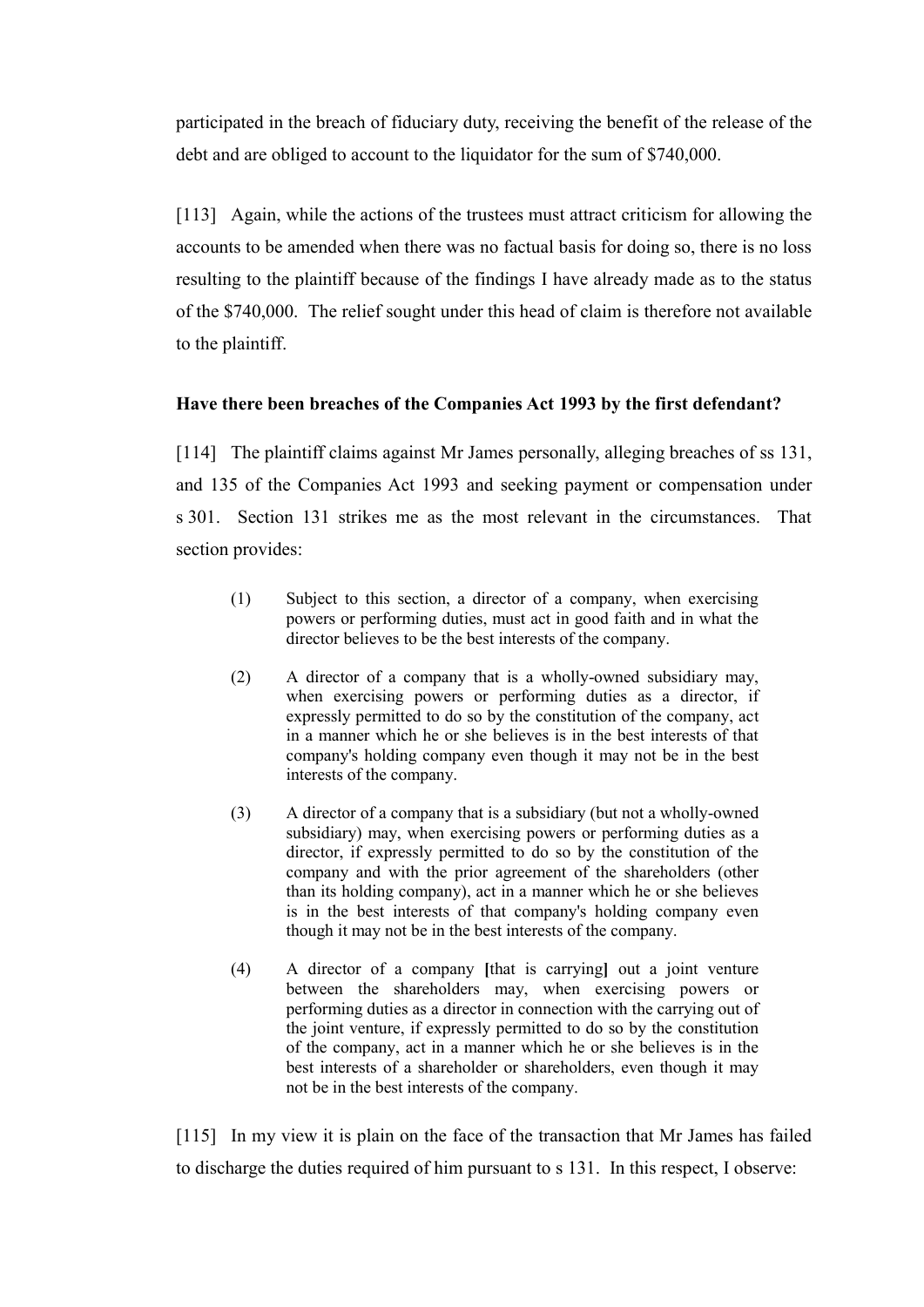- (a) The resolution recoding the advance to the Trust came very shortly before the impending liquidation of JDL and after judgment had been entered against it in a substantial sum.
- (b) Although Mr James claims he was simply acting on advice, I am satisfied that at the time he signed the resolution he knew there was no factual basis for the recoding. Furthermore, his accountants had told him that, if put to the test, it would not stand up on a legal or accounting basis. The exercise was a clumsy attempt to remove an asset from JDL's balance sheet, and without the liquidator's persistence to verify it, may well have been successful.
- (c) The effect of the transaction was clearly to the detriment of JDL. It purported to remove (and for a time succeeded in doing so) a substantial asset from the balance sheet of JDL.

[116] In this context, I am satisfied that the general rule that no duties are owed to the creditors of the company is displaced. The circumstances when the ordinary rule gives way are set out in the judgment of Cooke P in *Nicholson and Permakraft (NZ) Ltd*: 28

> (iii) The duties of directors are owed to the company. On the facts of particular cases this may require the directors to consider inter-alia the interests of creditors. For instance creditors are entitled to consideration, in my opinion, if the company is insolvent, or near insolvent, or of doubtful solvency, or if contemplated payment or other course of action would jeopardise insolvency.

…

The recognition of duties to creditors, restricted as already outlined, is justified by the concept that limited liability is a privilege. Is a privilege healthy as tending to the expansion of opportunities in commerce; but it is open to abuse. Irresponsible structural engineering – involving the creating, dissolving or transforming of incorporated companies to the prejudice of creditors – is a mischief to which the Courts should be alive. But a balance has to be struck. There is no good reason for cultivating a paternal concern to protect business people perfectly able to look after themselves.

<sup>28</sup> <sup>28</sup> *Nicholson and Permakraft (NZ) Ltd* [1985] 1 NZLR 242 (CA) at [249-250].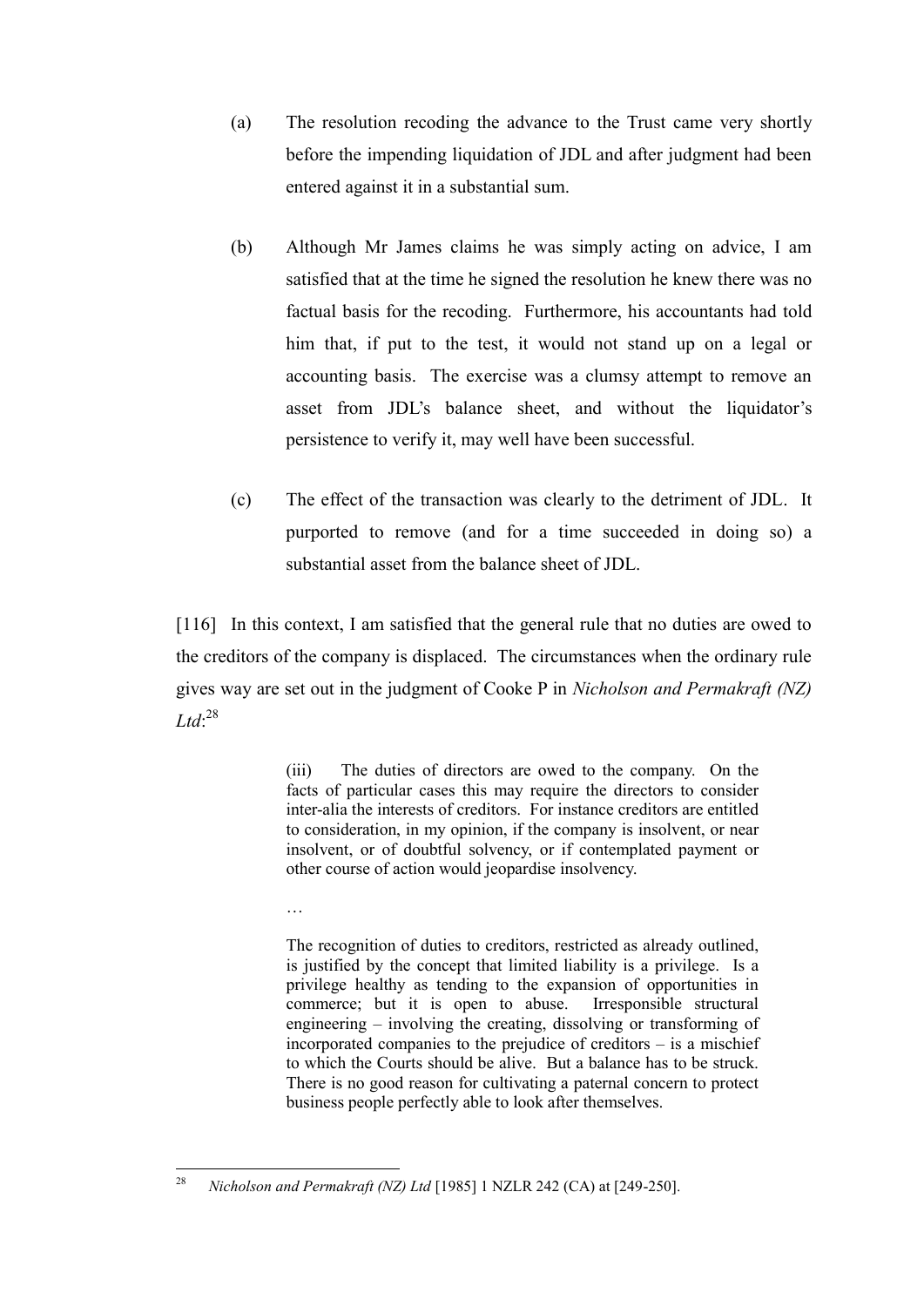[117] The standard to be applied in assessing whether there has been a breach of s 131 is generally accepted to be that articulated and *Sojourner v Robb*: 29

… the standard in s 131 is an amalgam of objective standard as to how people of business might be expected to act, coupled with a subjective criterion as to whether the directors have done what they honestly believed to be right. The standard does not allow a director to discharge the duty by acting with a belief that what he is doing is in the best interest of the company, if that belief rests on a wholly inappropriate appreciation as to the interests of the company. If a director believes that the duty to act in the best interests of the company is a duty always to act in the best interest of shareholders, and never in the interests of creditors, in a situation of doubt as to the solvency of the company, the director cannot be said to be in good faith. Creditors are persons to whom the company has ongoing obligations. The bests interests of the company include the obligation to discharge those obligations before rewarding the shareholders.

[118] Applying that standard, I have no doubt that there was a breach of s 131 at the time the resolution was approved. I am satisfied Mr James knew the resolution was incorrect but intended to prevent this sum being available to JDL's creditors. That transaction was not undertaken in good faith or with the best interests of the company in mind.

[119] However, as under some of the other heads of claim, the real issue here is one of causation and loss. The breach has been cured by the belated admission that the transfer should never have occurred and was ineffectual, coupled with my finding in the first cause of action that the trustees are obliged to pay the company the \$740,000 owing.

[120] Accordingly, the relief sought under this head of claim is not available.

# <span id="page-34-0"></span>**Is interest payable?**

[121] The plaintiff claims interest on the sum of \$740,000, to be paid at the rate set out in annual resolutions by the director of JDL. Those resolutions provide that "the company must charge interest on [advances to any director or shareholder or entity other than to 100 per cent group companies] at a rate determined by the director which is fair value to the company ... [and] ... shall not be less than the prescribed income tax rates".

<sup>29</sup> <sup>29</sup> *Sojourner v Robb* [2006] 3 NZLR 808 (HC) at [102].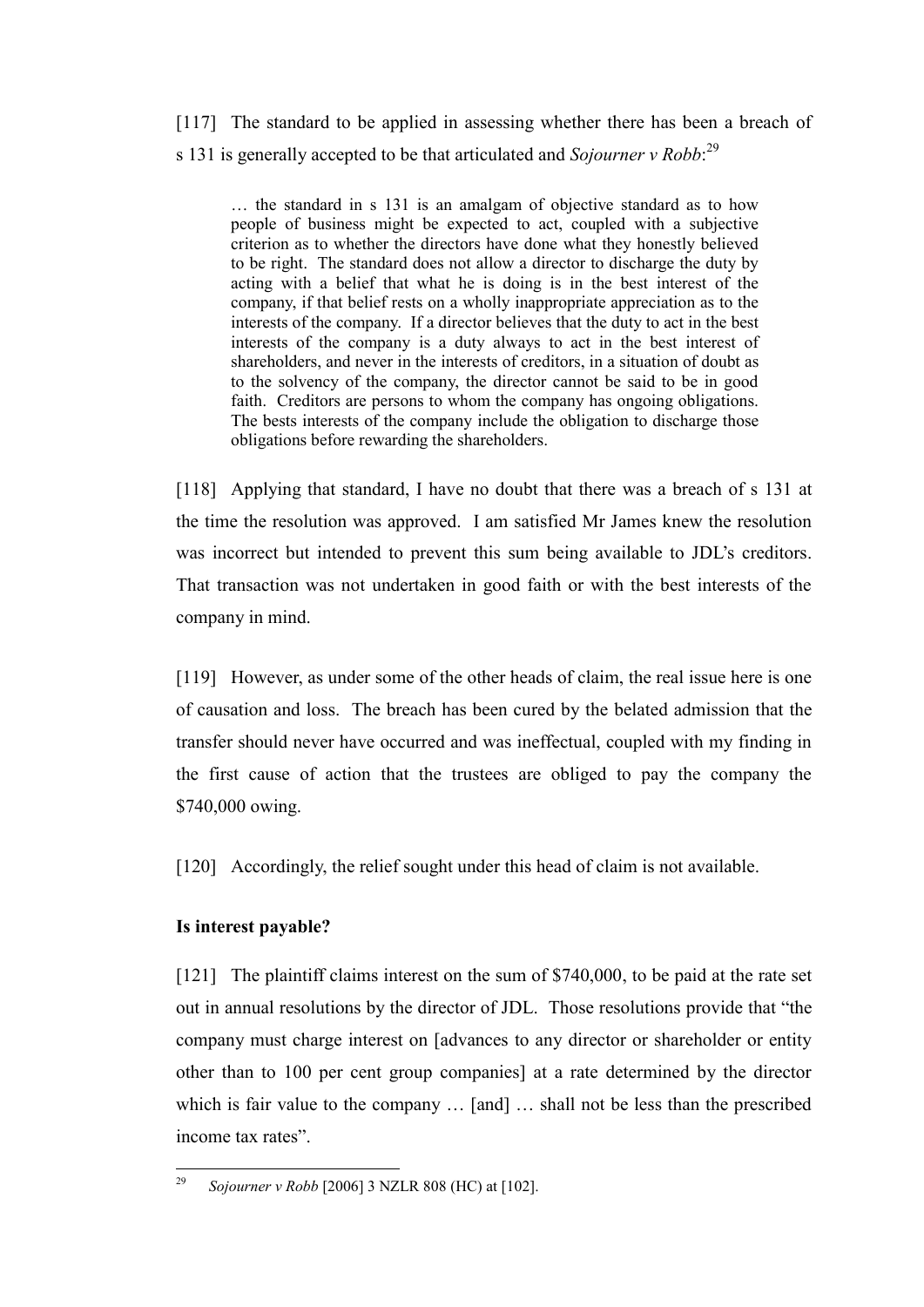[122] The plaintiff's expert accountant, Mr Goodall, explained that the Trust is not a related company as defined by s 2(3) of the Companies Act (and by implication, is not a 100 per cent group company) and he provided calculations of the interest he considered would be payable based on IRD late payment interest rates over the period from the date of advance, to the date of hearing.

[123] The defendants on the other hand rely on Mr Harvie's evidence. He said that because the \$740,000 was advanced to Campbell Stores Limited and it is a 100 per cent group company, the resolution did not apply. He also gave evidence that the director minutes were simply "standard minutes that come off general account system records" and they were overridden in this case, by shareholder approval. His evidence was that the shareholder's sign off of the accounts approved the non-charging of interest on the loan. He added that JDL owed money to Chris James or his wider group of companies which exceeded the \$740,000 so that charging interest was "fair to the company in that it [did] not impose a financial obligation on the company".

[124] In response, the plaintiff says that approval of the accounts without charging interest does not effect a decision to forgo interest. This is because interest does not have to be charged, or even accrued, on an annual basis, it could simply be accounted for when the advance was repaid. He also says it is not correct to address interest on the basis that the advances and liabilities of the James group can be "netted off", as this fails to recognise the separate legal identity of JDL nor does it recognise that some of the other entities which JDL owed money to would fall within the 100 per cent group company exception.

[125] It is obvious that the Trust is not a 100 per cent group company. It is not a company at all. The annual director's resolution, on its face, presumes that interest will be charged on such an advance.

[126] The defendant's contention that the advance was made to Campbell Stores Limited, which is a group company, rather than the Trust, is also readily dispensed with. All parties agreed that Campbell Stores Limited was no more than a "clearing" house" or conduit for the funds. The accounts of both JDL and the Trust record the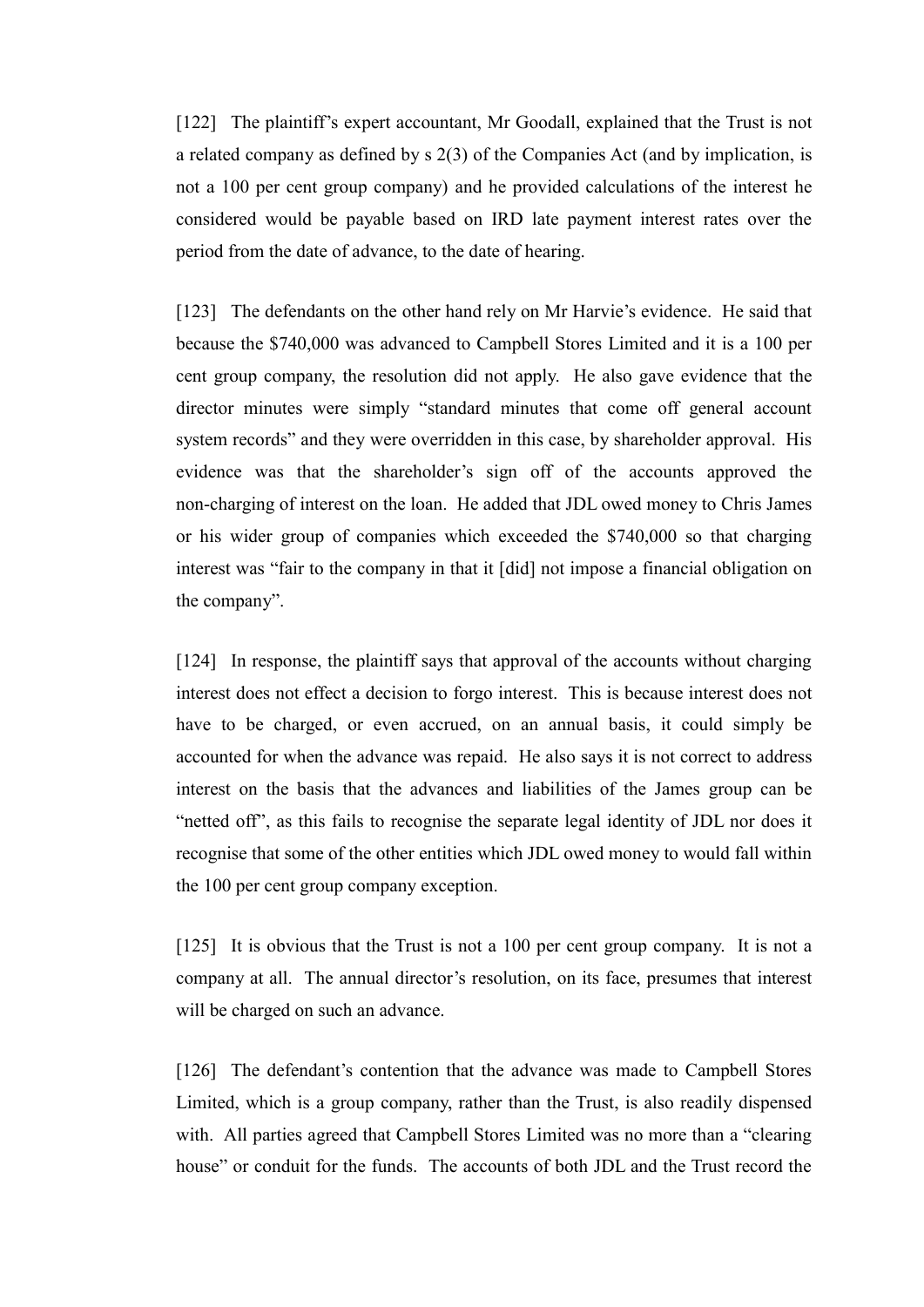loan as being to the Trust, and the effect of the director's resolution must be applied in light of that reality.

[127] However, whatever the annual director's resolution said, the real issue is whether interest is recoverable from the Trust. There is no evidence supporting the loan being advanced on terms that included an interest component. Had the Trust been asked to repay the loan prior to JDL's liquidation, there is nothing to suggest that interest could have been claimed as well. While the plaintiff may claim that the loan should have been advanced on terms that expressly included an interest component, the fact is, that it was not. The plaintiff and the company's creditors cannot be in a better position than the compay would have been in prior to liquidation. As the money was not advanced on terms that included interest, the Trust cannot now be required to pay interest on a contractual basis.

[128] This leaves the plaintiff falling back to the position provided for under s 87(1) of the Judicature Act 1908 which empowers the Court to award interest on "the whole or any part of the debt or damages for the whole or any part of the period between the date when the cause of action arose and the date of judgment".

[129] The discretion given to the Court in s 87 is to be exercised as the justice of the case requires.<sup>30</sup> There is no fixed rule for the commencement date for interest.<sup>31</sup> While generally, justice may require interest to run from the date the cause of action arose down to the date of judgment, in this case that would be inappropriate.<sup>32</sup> First, having interest run from that date would effectively alter the terms on which the money was advanced by making interest payable. Second, it would be inconsistent with the effect of s 28(b) of the Limitation Act 1950, which postponed the cause of action arising until the date it was reasonably discoverable.

[130] In my view, the appropriate point at which a right to interest should arise is after 26 June 2012 when the plaintiff, on behalf of JDL, wrote to the trustees making demand for repayment of the \$740,000. When it was not repaid at that time, the

 $30$ <sup>30</sup> *Worldwide NZ LLC v NZ Venue and Event Management Ltd* [2014] NZSC 108, [2015] 1 NZLR 1.

<sup>31</sup> *Wilson & Horton Ltd v Attorney-General* [1997] 2 NZLR 513 (CA) at 530.

<sup>32</sup> *Day v Mead* [1987] 2 NZLR 443 (CA) per Somers J at 463.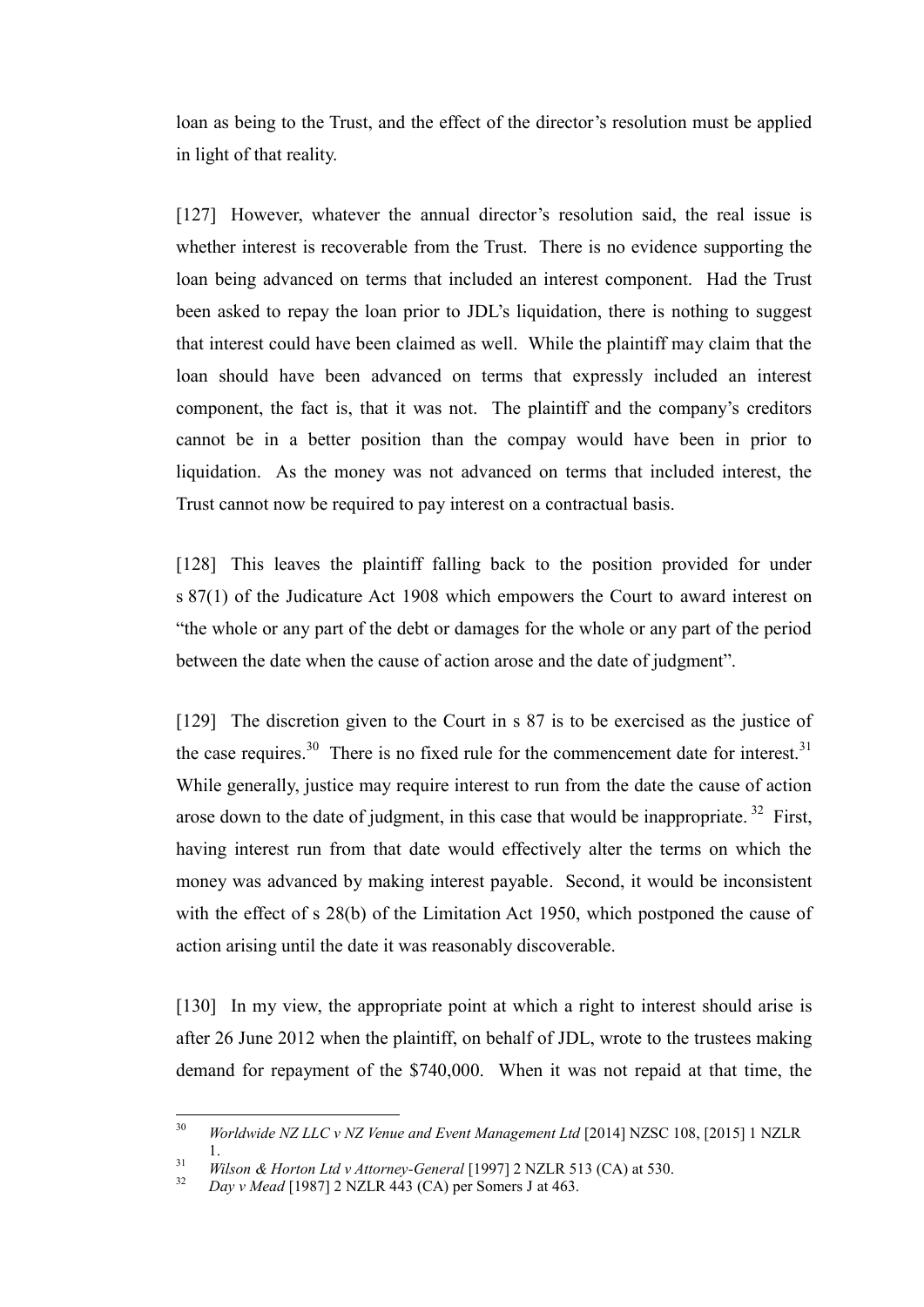trustees were in breach of their obligation to repay the advance. Interest at the prescribed rate is, accordingly, payable from 27 June 2012 to the date of payment.

### <span id="page-37-0"></span>**No loss established**

[131] A further affirmative defence raised in the pleadings is, essentially, that at all times, the sum of \$740,000 which had been lent to the Trust, remained an asset of JDL and was available to the plaintiff for recovery before the expiry of the six year period. That defence was raised in relation to the fourth, fifth and sixth causes of action, which had asserted breaches of fiduciary duties and duties under the Companies Act 1993.

[132] Given my finding on the cause of action in contract, I simply record that I do not need to consider that defence to those other causes of action which have, as a consequence, fallen away.

# <span id="page-37-1"></span>**Is the proceeding an abuse of process?**

[133] Little needs to be said about this affirmative defence. Essentially, it is pleaded that the only creditors with valid claims in the liquidation were Mr James and Heriot Holdings Limited and they did not authorise or support the bringing of the proceeding. However, that argument relied on me accepting that the contract between Mana Property Trustee Limited and JDL which gave rise to Mana's claim in the liquidation was properly cancelled on 3 November 2007 pursuant to the Contractual Remedies Act 1979. That of course faces the insuperable hurdle, in this hearing, that the Supreme Court has held that the contract between Mana and JDL was not properly cancelled by JDL and that JDL was therefore liable to Mana in damages.<sup>33</sup> It seems this point was raised in anticipation that the position between Mana and JDL might be considered by the Supreme Court again at some stage in the future.

[134] As Mana has a judgment in its favour against JDL and claims in the liquidation, the defence of the proceedings being an abuse of process fails.

 $33$ <sup>33</sup> *Mana Property Trustee Limited v James Development Limited*, above n 4.